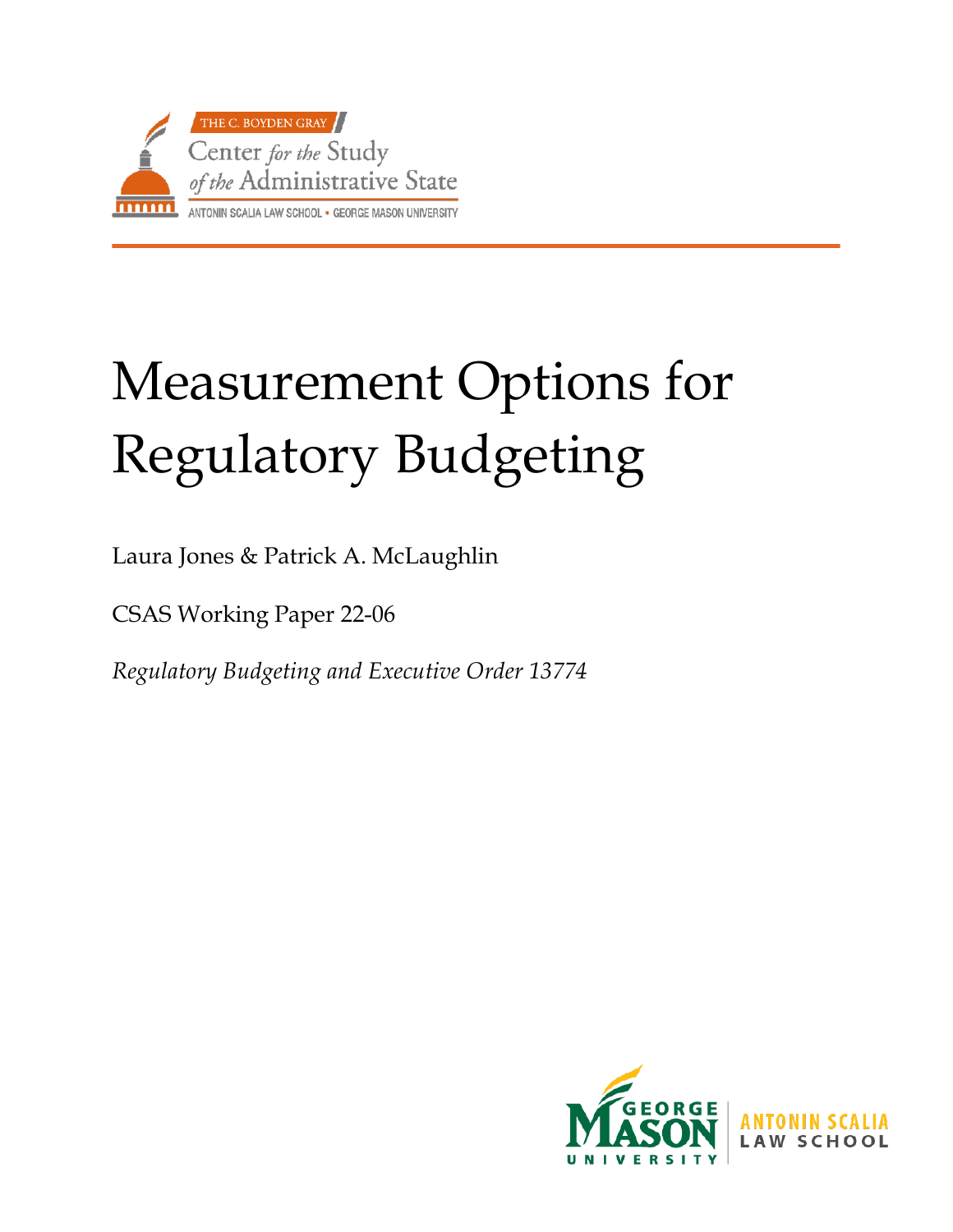#### **Measurement Options for Regulatory Budgeting**

**Laura Jones**

**Patrick A. McLaughlin**

 **February 9, 2022**

# **1. Introduction**

With rare exceptions, regulations tend to accumulate over time (Coffey and McLaughlin, 2021; Bailey et al., 2021). Several recent economic studies have emphasized the unintended consequences of the failure to manage this accumulation of regulation. For example, studies show that regulatory accumulation can have serious negative economic impacts including reducing economic growth (Coffey et al., 2020) and hindering entrepreneurship (Chambers et al., 2018). Furthermore, regulatory accumulation has been found to be robustly associated with increasing poverty rates (Chambers et al., 2019a) and income inequality (Chambers et al., 2019b; Chambers and O'Reilly, 2020). Notably, the converse has also been shown, at least in the case of economic growth: Coffey and McLaughlin (2021) demonstrates that reversing regulatory accumulation—in their study, reducing the quantity of regulations on the books in the province of British Columbia by implementing a form of regulatory budgeting—directly led to significantly increased economic growth.

As evidence mounts that the cumulative burden of regulation can be problematic, regulatory budgets and caps designed to manage or reduce the cumulated stock of regulations are becoming more popular. A regulatory budget entails implementation of a consistent accounting system that tracks one or more dimensions of the volume of regulation. A regulatory budget cap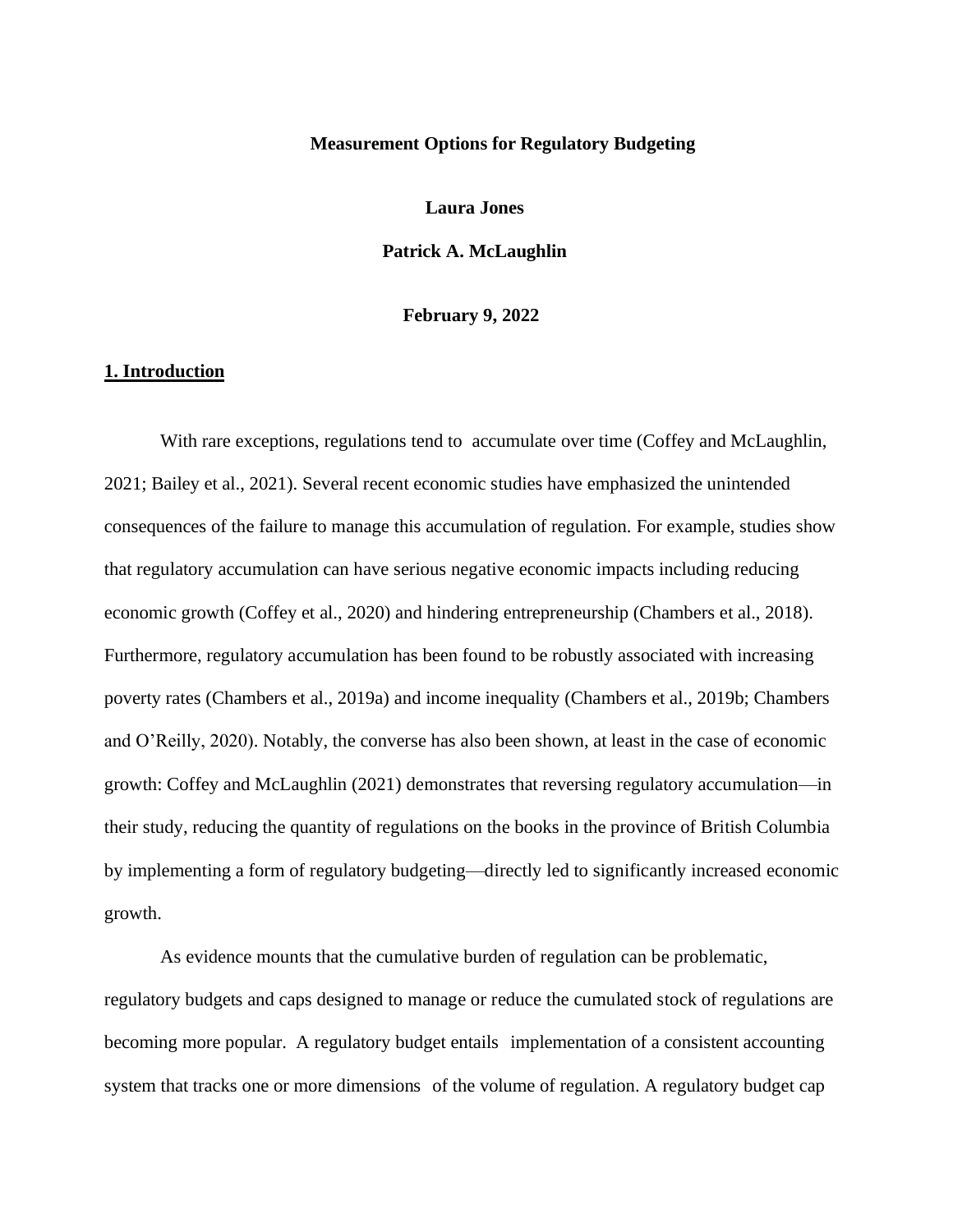often takes the form of a one-in-X-out (OIXO) requirement, where X is some variable representing the burden or volume of regulation such as a dollar in regulatory costs or count of regulatory restrictions (typically,  $X = 1$  or 2). Under a one-in, one-out scheme, for example, one existing regulatory restriction must be eliminated for each additional new regulatory restriction added to the regulatory code. When a specific reduction target is set (e.g., a one-third reduction in regulatory burden), a baseline count is needed. Sometimes, OIXO policies are established without such baselines. Canada's federal one-in, one-out law (*Canada's Red Tape Reduction Act*) is a good example of this, as was the approach taken in the United States with its one-in, two-out requirement under Executive Order 13771.

While regulatory budgeting is a relatively straightforward concept, its actual implementation raises many challenging operational questions. One of the most important of these questions: how do you measure regulation? For regulatory budgeting and red tape reform initiatives to deliver desired results, the solid theoretical idea of a regulatory budget needs to be married to a good practical measure of the cumulative burden. This is the current frontier of both regulatory policy and regulatory economics—a frontier with several recent developments in aggregate measurement.

In this study, we review some of the key metrics used to measure regulation. We argue that the choice of measure directly impacts the scope, sustainability, and ultimate effectiveness of regulatory budgeting as a policy solution to unwanted regulatory accumulation. We contend that complex metrics are costlier—requiring greater effort and budgetary outlays to produce and maintain. This, in turn, increases the likelihood that the scope of the regulatory budget will be narrower, and that the entire budgeting exercise will be more difficult to sustain. By virtue of these limitations, regulatory budgets that use more complex metrics will tend to have more limited impacts than those that use simpler metrics. Further, simpler metrics make it more feasible to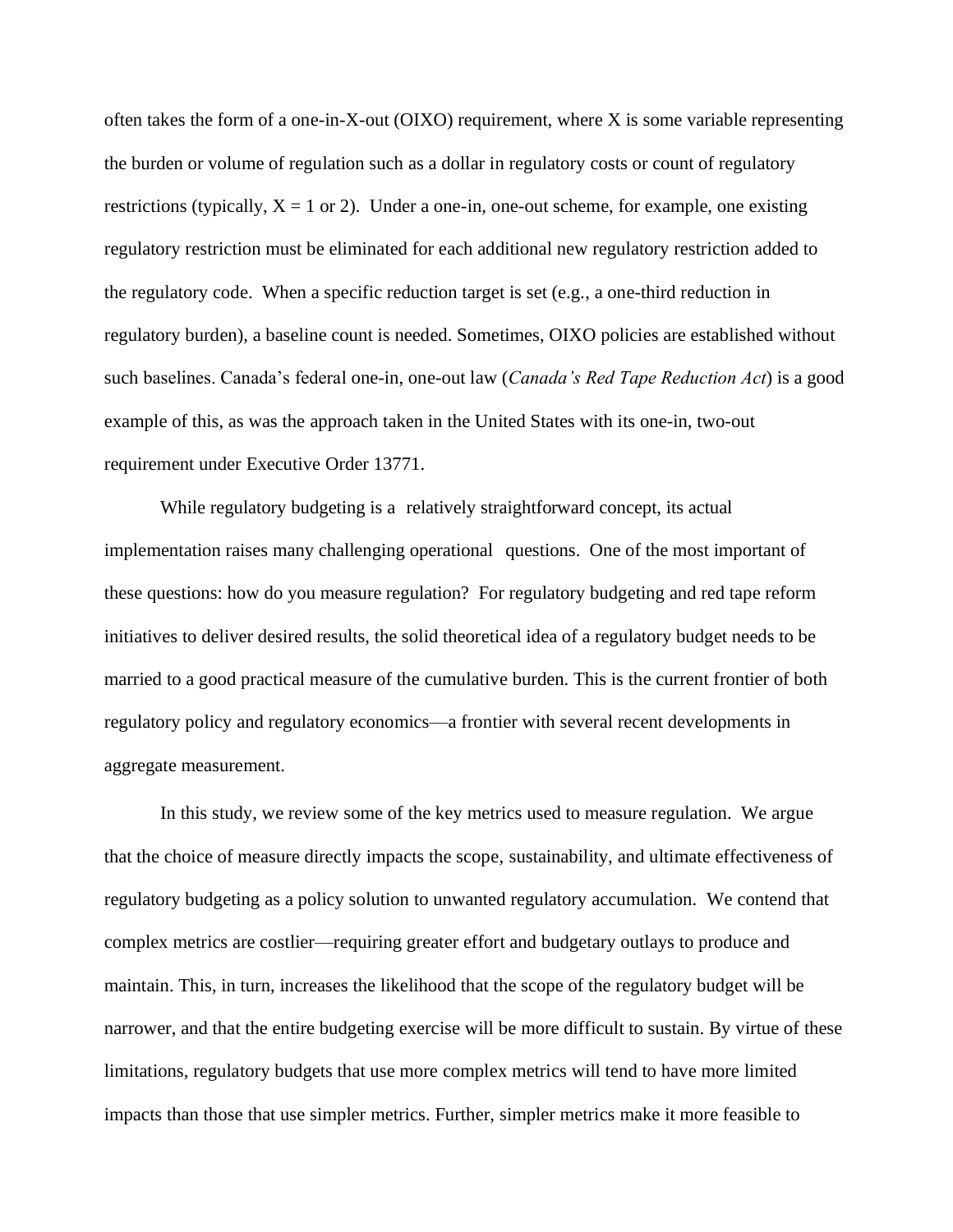establish a regulatory baseline, making it possible to understand the overall amount of regulation that exists at a point in time and to obtain a perspective on the magnitude of the reduction (or increases) that have occurred since establishing the baseline. For example, when the Canadian government says it reduced its net annual administrative burden on business by \$60.5 million between 2012 and 2020 with its one-for-one legislation, it is impossible to determine the relative magnitude of this change as there is no baseline total of the amount businesses spend on administrative compliance (Treasury Board of Canada Secretariat, 2021). In contrast, it is impressive to consider that the province of British Columbia has reduced its burden by close to 50 per cent relative to its 2001 baseline. (Coffey and McLaughlin, 2021; Jones, 2015).

This paper is divided into six sections. The next section discusses and defines concepts. Section three reviews the three main categories of metrics used in regulatory budgeting, linking them to a brief history of regulatory measurement. Regulatory measurement started with tools best suited to consider regulations individually such as benefit-cost analysis used in Regulatory Impact Assessment (RIA) and has progressed to include simpler text-based measures more suitable for regulatory budgeting that are the focus of this paper. Section four more closely examines the use of text-based counts in regulatory budgeting, considers the context in which they were implemented, and available evidence on their effectiveness. In section five, we contrast experience with text-based metrics and cost-based ones. We revisit the importance of regulatory budgets to controlling the proliferation of regulation, return to the importance of finding metrics that are suitable for budgeting, and consider the future of regulatory metrics and budgets. The final section offers our concluding thoughts.

## **2. Clarifying Concepts: Regulation, Regulatory Accumulation, and Regulatory Budgets**

The definition of regulation can broaden or narrow depending on who you ask.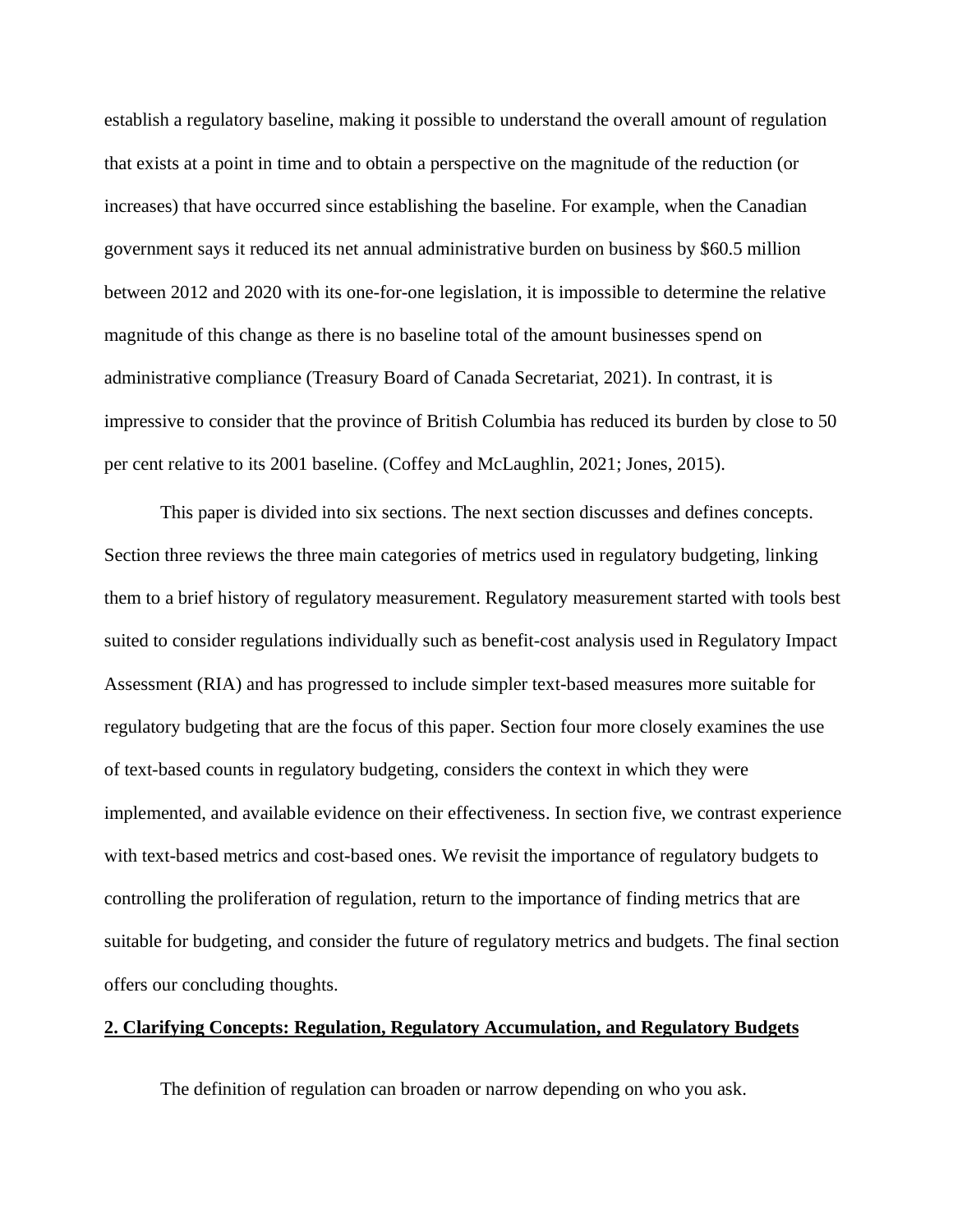Fundamentally, regulation is a form of law that is designed to change the behavior of individuals, businesses, or other entities in a jurisdiction. Ideally, this leads to positive changes in one or more outcomes that people care about, such as workplace safety or environmental quality, and the value of these changes exceed the costs of compliance. Prominent regulatory scholar Cary Coglianese explains the wide-ranging definitions of regulation:

Any discussion about how to approach regulatory evaluation should begin by clarifying key terms and concepts. The word regulation itself can mean many things. At its most basic level, regulation is treated as synonymous with law. Regulations are rules or norms adopted by government and backed up by some threat of consequences, usually negative ones in the form of penalties. Often directed at businesses, regulations can also take aim at nonprofit organizations, other governmental entities, and even individuals. Regulations can also derive from any number of institutional sources – parliaments or legislatures, ministries or agencies, or even voters themselves through various kinds of plebiscites. Given their variety, regulations can be described using many different labels: constitutions, statutes, legislation, standards, rules, and so forth. What label one uses to refer to them will not matter for purposes of evaluation. What does matter is that evaluators are precise about exactly what they seek to evaluate, however that governmental action may be labelled by others. (Coglianese 2012, p. 8).

From the perspective of most governments, "regulation" has a specific technical definition—regulation is delegated lawmaking, sometimes called administrative law, a statutory instrument, delegated legislation, or subsidiary legislation. In such a context, regulation is distinguished from other sorts of law in that regulation takes its power from and is meant to support specific legislative acts.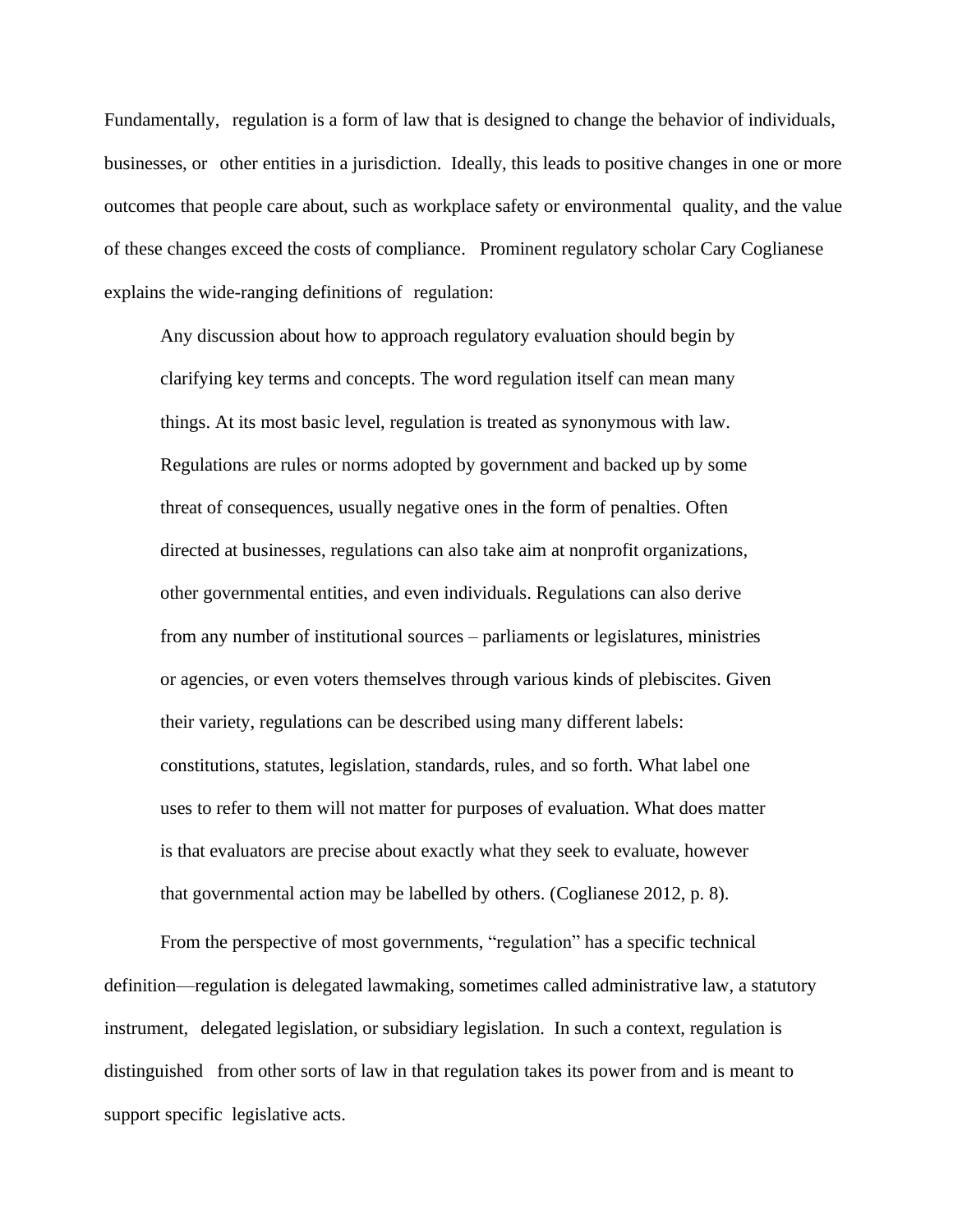However, those outside of government tend to have a much broader definition of regulation that includes government rules wherever they may be found. Outside of the narrower technical realm of formal regulations (e.g., the text of the laws issued by regulatory agencies and printed in the *United States Code of Federal Regulations* or in Canada the interpretation of legislation known as Governor-in-Council (federal) and Order-in-Council (provincial) published in the *Gazette and Regulation Bulletins*), government rules and compliance obligations can be found in primary legislation, and, far more commonly, in forms, guidance, bulletins, and instruction manuals – a set of informal regulatory documents that tend to be referred to collectively as "guidance documents."

Understanding this definitional difference is important to choosing metrics for regulatory budgets that match the policy objectives they are intended to serve. If, the policy objective is to reduce the overall burden of government rules, then choosing a narrow measure such as "regulation" that does not include guidance documents and the like, is a mismatch.

How important are these definitional differences? This partly depends on how many government rules (or how much of the burden of these rules) falls outside of the more narrowly defined "regulation." If the more narrowly and technically defined "regulation" captures most of the rules, we could dismiss this difference as trivial. But common sense and evidence from several Canadian jurisdictions that have categorized government rules suggest this is not the case.

To illustrate, figures 1 and 2 use data from two Canadian provinces to show the three main areas where government compliance obligations can be found: legislation (i.e., statutes and acts of legislatures), regulations (statutory instruments, delegated legislation, and subsidiary legislation), and "guidance" (forms, guidance, instruction manuals, and other informal regulatory and policy documents.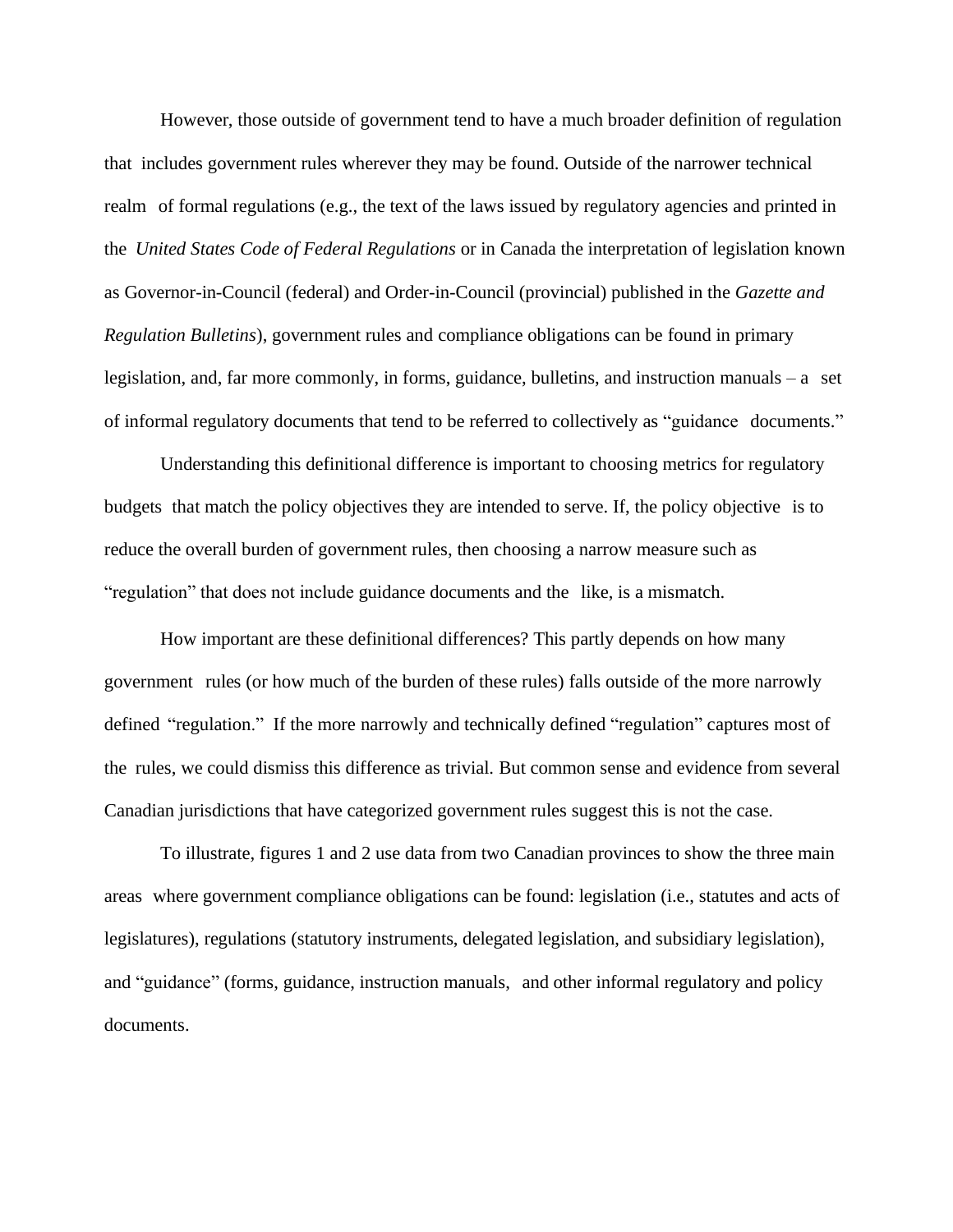*Figure 1: Breakdown of government compliance obligations in British Columbia*



Source: Government of B.C. date from 2001

Data from a British Columbia inventory performed in 2001, as part of its regulatory reforms show 17 per cent of government requirements coming from legislation, 29 per cent coming from "regulation" as formally defined, and 53 percent from "guidance" documents (see figure 2). A later inventory (not shown), done in 2007, once the province's regulatory reduction initiative had reduced the total number of regulatory requirements, shows 23 percent of government rules from legislation, 34 per cent from regulation and 43 per cent from guidance documents, suggesting a disproportionate amount of the regulatory reduction came from requirements found in guidance documents. This makes some sense, because for a regulatory agency, it is likely easier to simplify a form or a guidance document than to change a statute or regulation.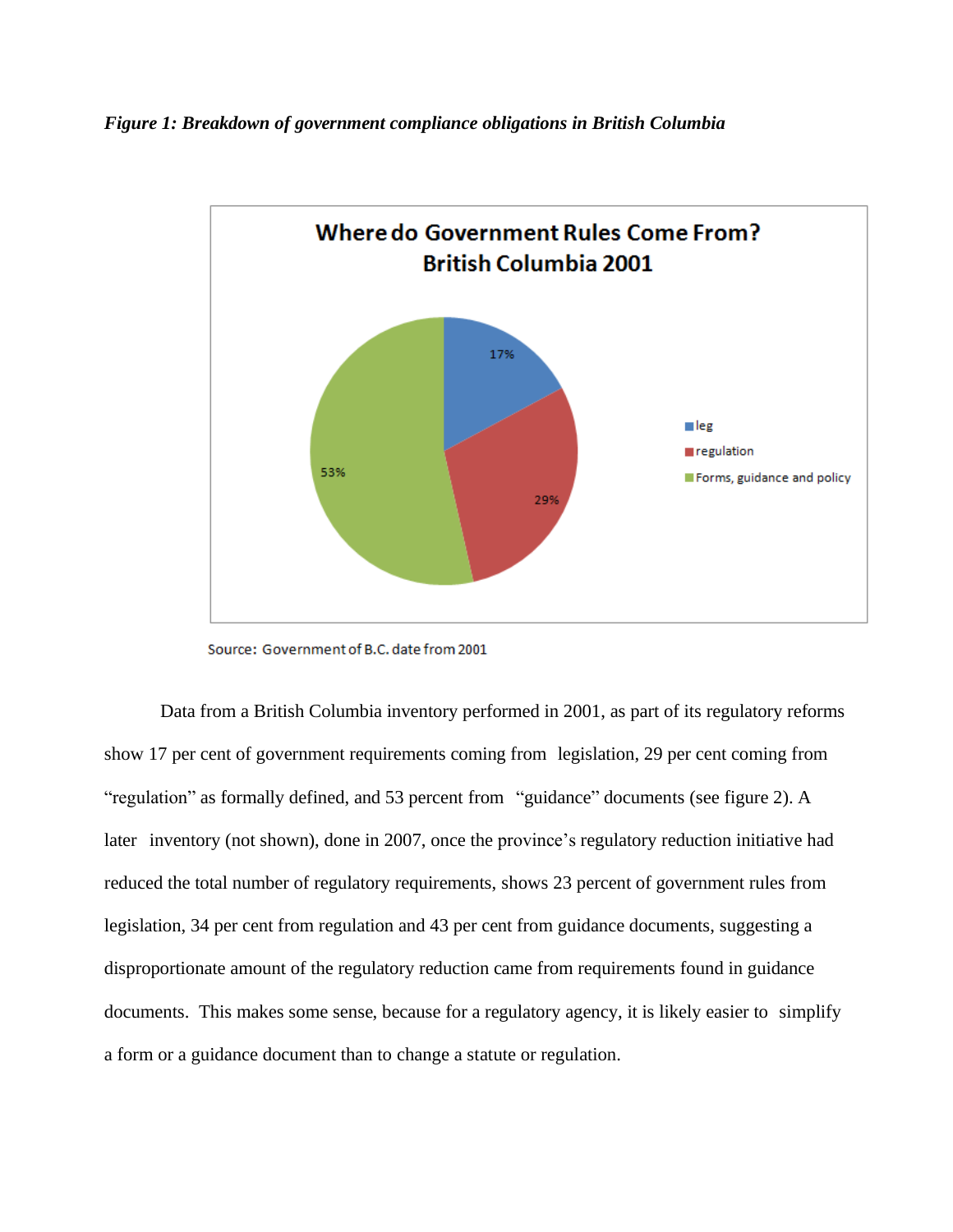Manitoba used a slightly different way of measuring, which is discussed more fully in section 4.2. Like British Columbia, Manitoba had far more government rules in areas outside of what is technically considered "regulation," although its percentages were not the same as British Columbia's. Figure 2 shows 80 per cent of government rules were in the form of policies, forms and guidance documents with only 15 per cent and 5 per cent respectively found in the regulation and statute buckets. After some reduction, a more recent Manitoba report finds Manitoba's regulatory requirements broken down along the following lines: 62 per cent policy, forms and guidance; 20 per cent policies; 12 per cent regulations and 6 per cent statutes.<sup>1</sup> Like in British Columbia, a significant amount of the reduction was in the "guidance" category.



*Figure 2: Breakdown of government compliance obligations in Manitoba, 2017*

Source: Manitoba Government, technical data

<sup>&</sup>lt;sup>1</sup> Manitoba Regulatory Accountability Report, Manitoba Government Regulatory Accountability Secretariat, September 2020. [https://www.gov.mb.ca/asset\\_library/en/proactive/2020\\_2021/mra\\_2020\\_report.pdf](https://www.gov.mb.ca/asset_library/en/proactive/2020_2021/mra_2020_report.pdf)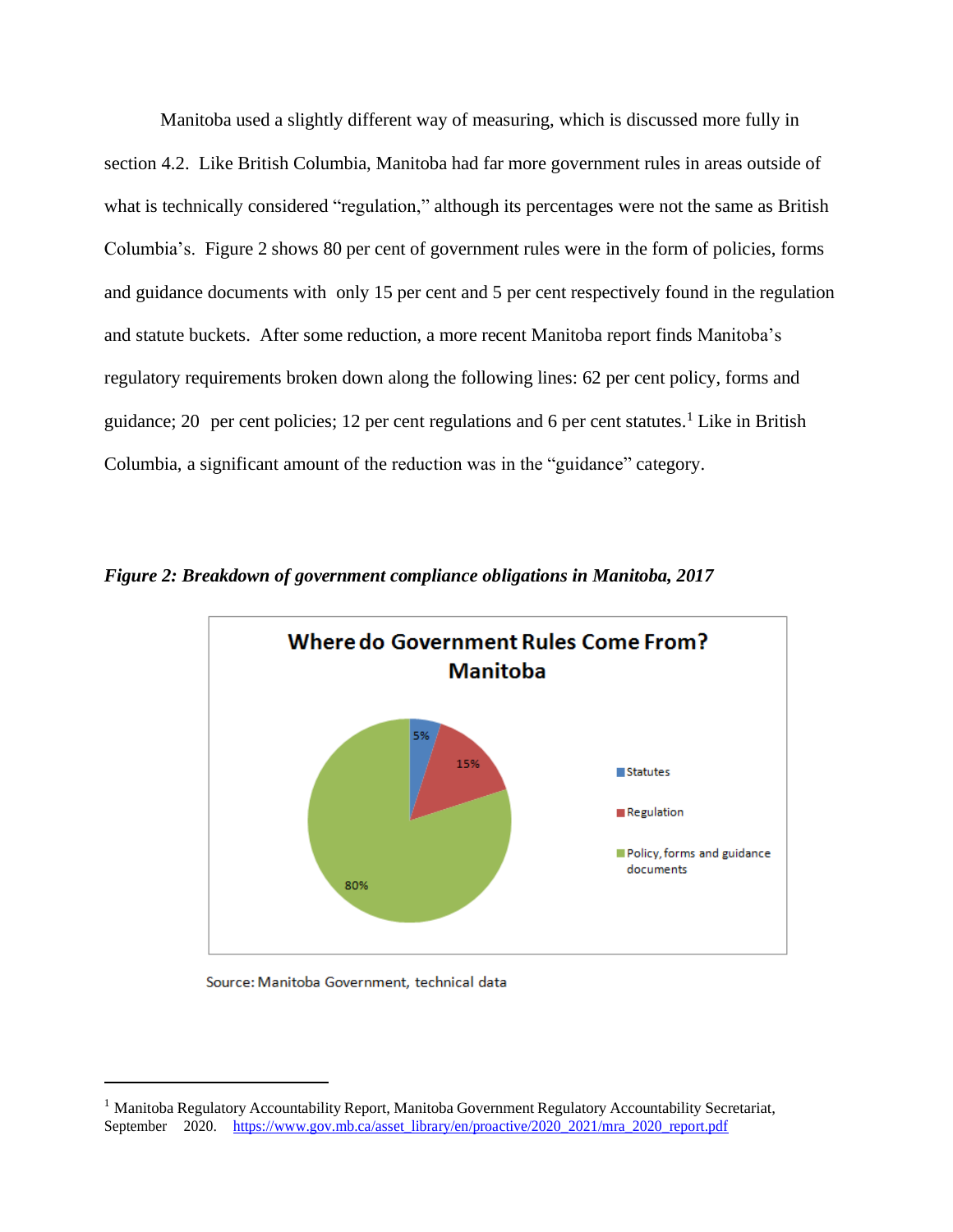Data from these two provinces in Canada suggest that defining what is included in regulatory reduction initiatives is critical. Ignoring the considerable number of policies, forms and guidance requirements that lie outside of what is technically considered regulation is problematic. The objective of most regulatory budgets is to maintain or lighten the burden faced by businesses and citizens and much of this burden, at least in volume if not in cost, is coming from guidance, policies and forms.

The definitional difference between the narrower technical use of the term "regulation" and the broader meaning can also cause confusion when politicians talk about regulatory reform as if the reform applies broadly to all regulatory documents (i.e., inclusive of forms and other guidance documents) when in fact what is being measured and reported applies to a much narrower set of documents. A good example of this, discussed later in the paper, is recent U.S. reforms.

# *2.1 Regulatory accumulation*

Coffey and McLaughlin (2021) point out that where there is regulation, there also tends to be regulatory accumulation or the buildup of the stock of regulations over time.<sup>2</sup> For example, at the federal level in the United States, the number of pages of regulation in effect has grown from about 10,000 in 1950 to 185,984 in 2019.<sup>3</sup>

Regulatory accumulation and its potential impact on the economy has caught the interest of economists and policymakers alike, with several national and subnational jurisdictions exploring ways to reduce the number of unnecessary regulations. We focus on the challenge of finding the right metrics for regulatory budgeting—because the effectiveness of a regulatory

<sup>2</sup> Regulatory accumulation should not be confused with *agencification*, or proliferation in the number of regulatory agencies. Although the two phenomena often occur together, having more agencies will not always mean having more regulations.

<sup>3</sup> Page counts of the *Code of Federal Regulations* from the website of the Office of the Federal Register, Accessed October 4, 2021.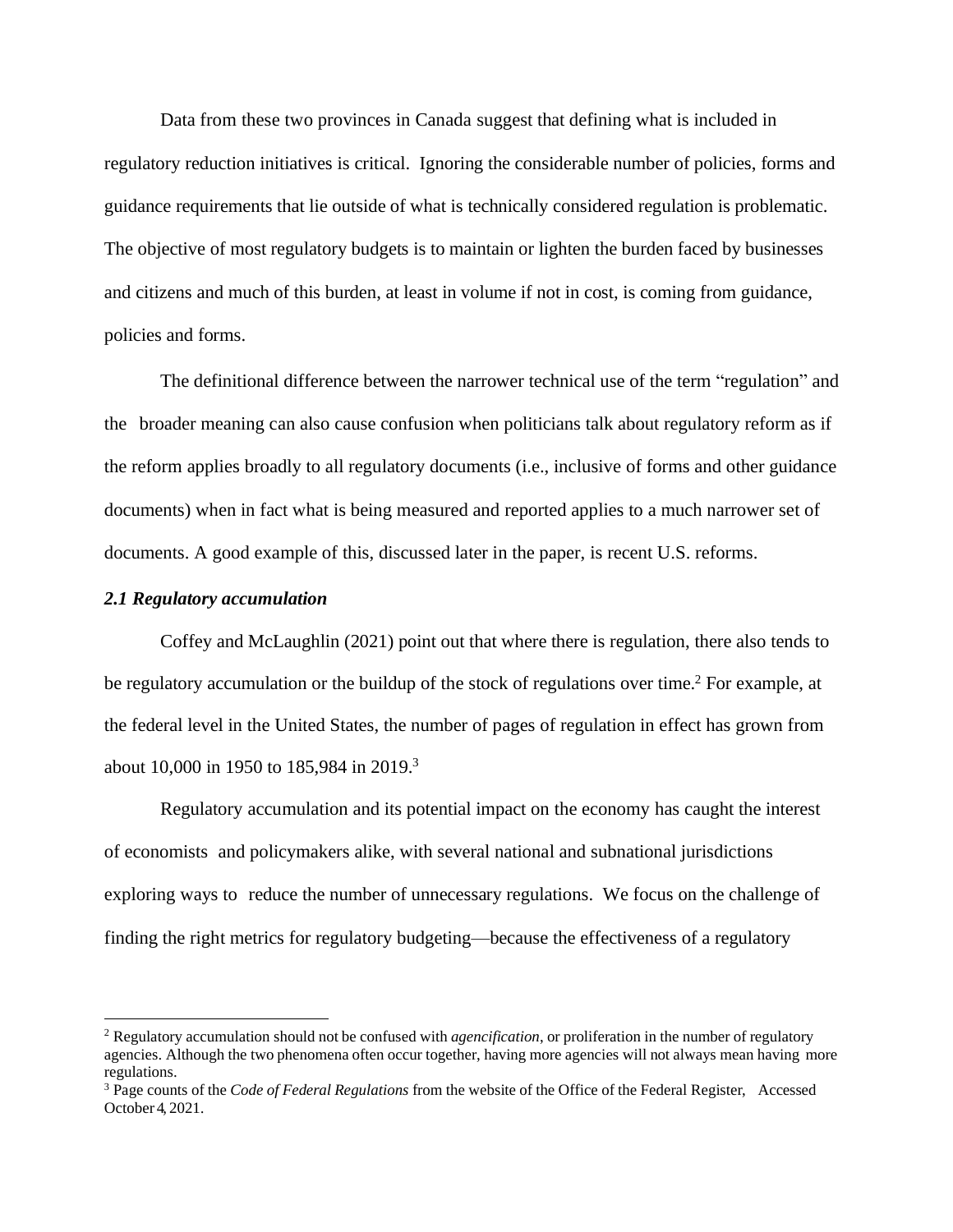budget to control or reduce regulatory accumulation depends on it.

## *2.2 What is a Regulatory Budget?*

Regulatory budgets are designed to account for regulatory activity undertaken by a government through systematic and regular measurement. The unit of measurement can vary, but the point of the exercise is—like a fiscal budget—to keep track of where resources are allocated and to have some way of limiting excess.

Regulatory budgets, like other types of budgets, only work to reduce spending if they force the spender to identify and prioritize the most valuable options. The behavior of a regulatory department or agency with a budget differs from that of a department or agency without a budget. In a no-budget world, an agency's objective is to fulfill its mission with the promulgation of rules. In contrast, an agency with a regulatory budget has different incentives. First, to avoid new regulations that would not achieve high benefits relative to their budgetary cost. Second, to eliminate old regulations that are found to be ineffective or intolerably inefficient. In other words, a regulatory budget process resembles an error-correction process: it leads to fewer new errors as well as aids in the identification and correction of existing ones. Further, it ensures that older, less effective rules are "sunsetted" to make way for newer more effective ones.

#### **3. Significant Developments in Regulatory Measurement**

Compared to fiscal budgeting, regulatory budgeting has a distinct disadvantage: measurement is far more challenging. Fiscal budgets detail government spending, tax revenues, and surpluses or deficits that are directly observable and measured in monetary terms. Regulatory budgets must grapple with an assessment of regulatory burdens imposed on businesses and citizens which can be harder to identify and disentangle from other costs. Regulatory burden can be measured in time, dollars, or some version of how many rules must be complied with.

As discussed in the previous section, regulatory burdens can come from legislation,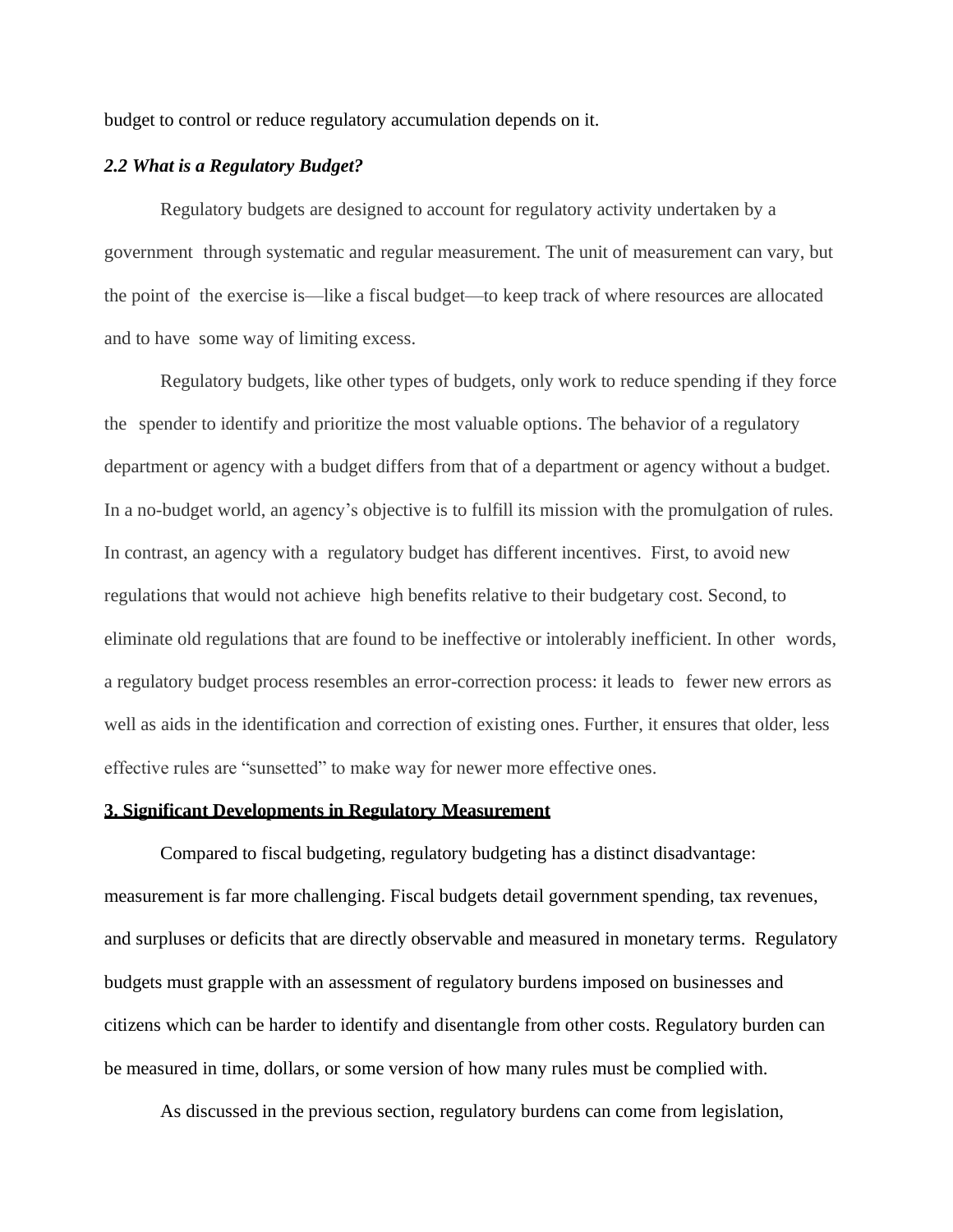regulation, and guidance documents. Regulatory burden can be divided along other dimensions too. For example, breaking down costs into those borne by government in the form of managing and enforcing government regulations (these can be found in government budgets) and costs borne by businesses and citizens in the form of compliance. Compliance costs can be further categorized into those related to buying new equipment and the costs of paperwork and administering regulation. Disentangling what is and isn't included in existing regulatory metrics can be confusing but is important for transparency and understanding how closely the measurement matches the intended policy objective of a regulatory budget.

Regulatory budgeting is still relatively new and not standardized. For example, both the Canadian province of British Columbia in 2001 and the federal government of the United States in 2017 put in place one-in-two-out regulatory budgets but, as we discuss further below and in the next section, while the budgets sounded similar, the metrics chosen to implement them were very different, leading to big differences in scope, longevity, replicability, and ultimately effectiveness at achieving desired policy objectives.

Below is a brief overview of three main approaches to regulatory measurement and their relevance to the challenge of finding the right metrics for regulatory budgeting.

# *3.1 Regulatory Impact Assessment and the U.S Opportunity Cost Model*

The most established practice of regulatory measurement is considering the costs and benefits of individual regulations. This has been around since the late 1970s when the Carter administration started using "Inflation Assessments." The Regulatory Impact Assessment (RIA) requirement was broadened to include Benefit-Costs Analysis under President Reagan in the 1980s.<sup>4</sup> By the mid-1990s over half of the OECD countries employed RIA and currently, all

<sup>&</sup>lt;sup>4</sup> The typical RIA consists of four elements: a statement of need for the regulation, an assessment of alternative regulatory approaches, a benefit-cost analysis, and in some instances, a cost-effectiveness analysis.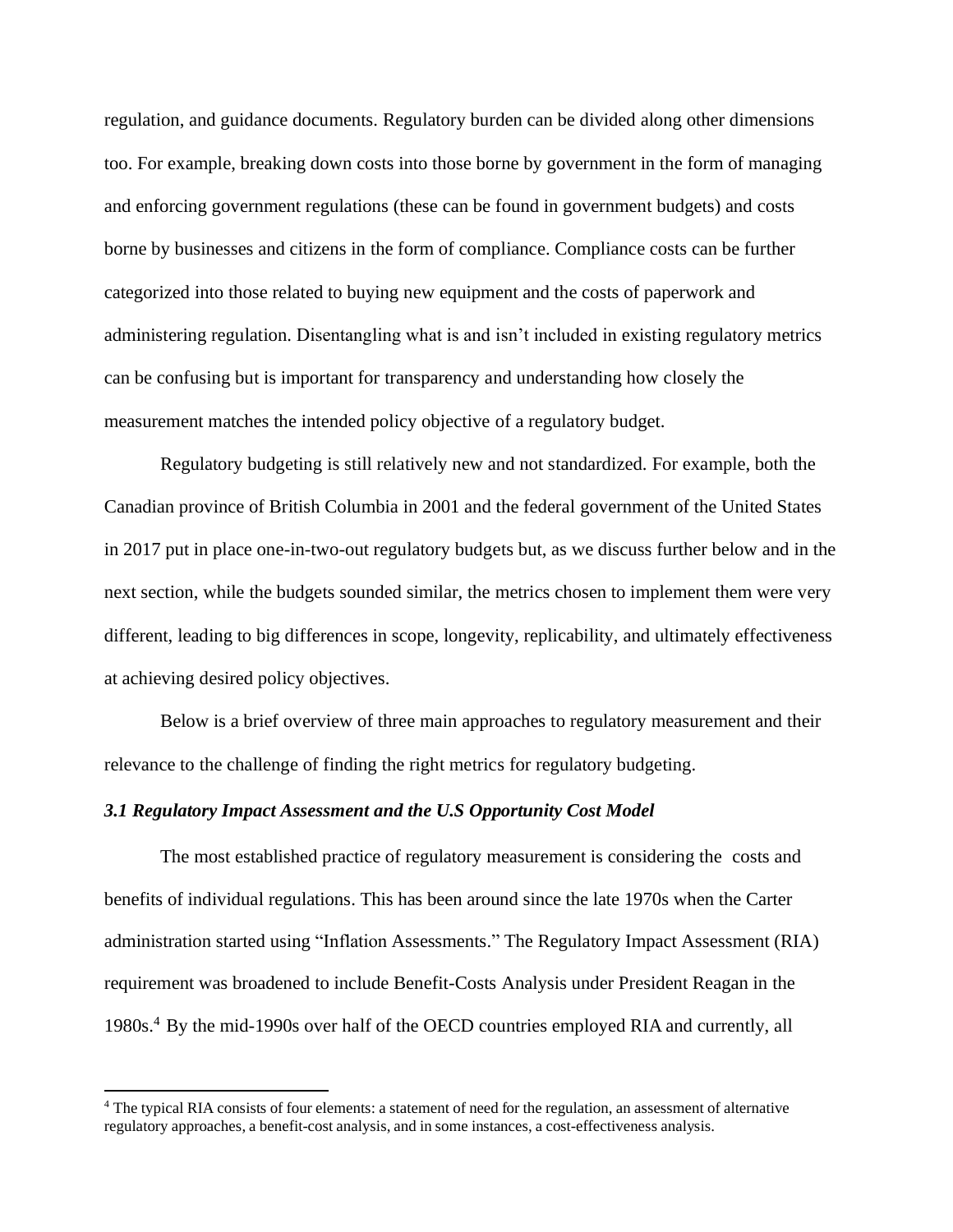OECD country use the RIA method, which is considered a best practice to ground regulatory decisions in evidence and "ensure that regulations are efficient and effective in a changing and complex world."<sup>5</sup>

While benefit-cost analysis has proved an important tool for evaluating individual regulations and may deliver on slowing regulatory accumulation, it was not designed with regulatory budgeting in mind and would be exceptionally costly to apply broadly to all regulations and guidance.

The US regulatory budget brought in by President Trump when he signed Executive Order 13771, *Reducing Regulation and Controlling Regulatory Costs* comes closest to using a RIAstyle approach in a regulatory budget. The order required that executive branch agencies proposing a new regulation must find two to repeal. Initially there was an additional requirement to add no additional costs, which was subsequently changed to finding some cost reductions (Broughel and Jones 2018). The budget sounded broad when the President talked about it publicly, but it ended up being very narrow in scope. The Office of Information and Regulatory Affairs (OIRA) determined which regulations fell under the Order and how they would be measured. OIRA guidance specified only "significant" regulatory action and guidance would qualify and that "opportunity costs to society" would be the appropriate metric. Only a few dozen regulations a year (those expected to have \$100 million or more in impact) are required to have anything approximating an estimate of opportunity cost. Broughel and Jones (2018) estimate that this narrowed the scope of the regulations that fell under the budget to around one percent of the total per year. The authors underscore one of the important trade-offs in regulatory measurement:

<sup>&</sup>lt;sup>5</sup> [https://www.oecd.org/regreform/regulatory-policy/ria.htm;](https://www.oecd.org/regreform/regulatory-policy/ria.htm) [http://regulatoryreform.com/wp](http://regulatoryreform.com/wp-content/uploads/2015/02/OECD-Regulatory-Policies-in-OECD-Countries-2002.pdf)[content/uploads/2015/02/OECD-Regulatory-Policies-in-OECD-Countries-](http://regulatoryreform.com/wp-content/uploads/2015/02/OECD-Regulatory-Policies-in-OECD-Countries-2002.pdf) [2002.pdf](http://regulatoryreform.com/wp-content/uploads/2015/02/OECD-Regulatory-Policies-in-OECD-Countries-2002.pdf)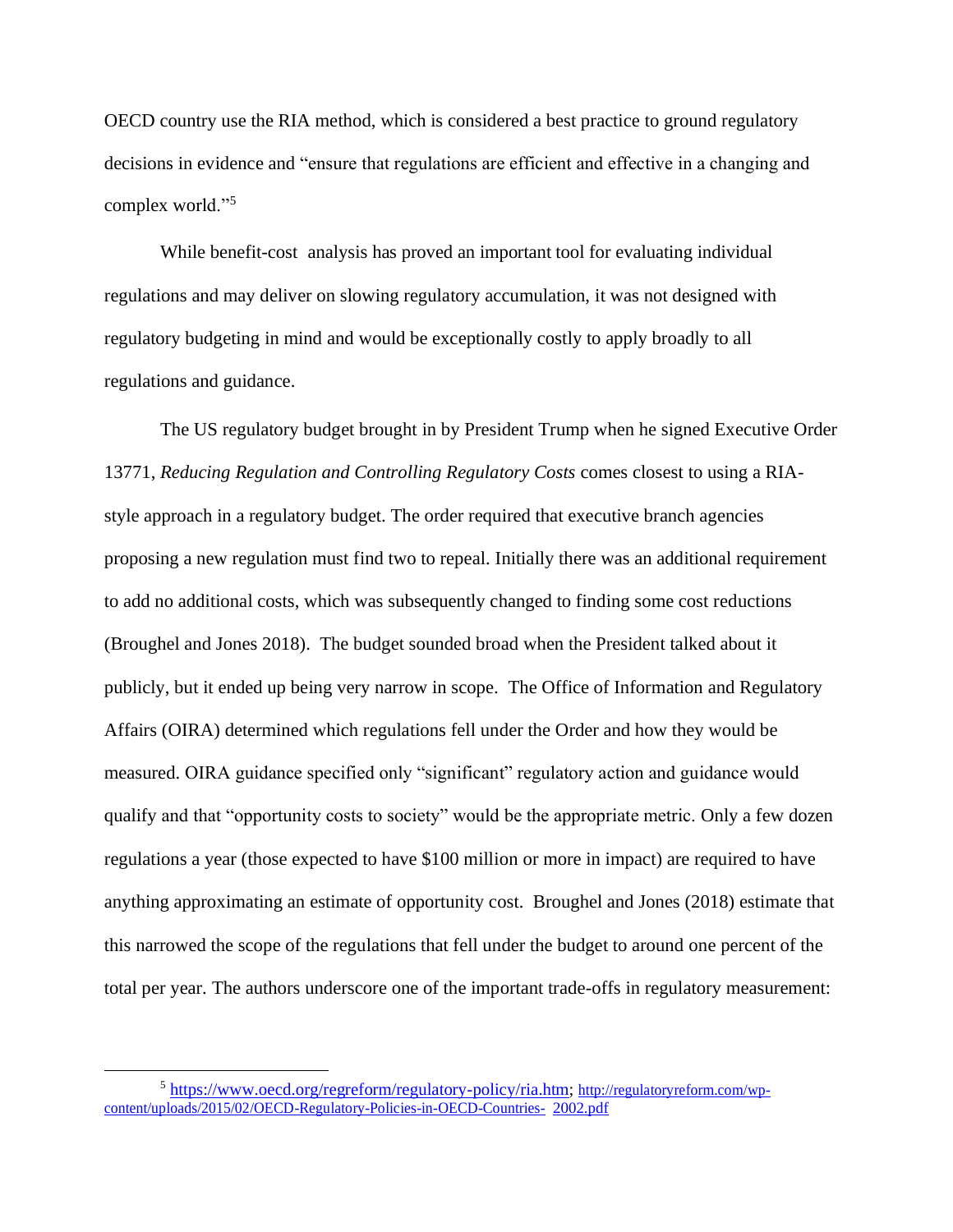"In theory, using a measure such as the "opportunity cost to society" suggested by OIRA is desirable because regulatory costs and benefits, not counts, are ultimately what matter for citizens' quality of life. However, in practice, opportunity cost measures are more difficult and expensive to manage, and they narrow the scope of the reforms to such a degree that reforms become significantly less meaningful." (Broughel and Jones, 2018, p. 16)

The US regulatory budget had other challenges including a difference in what could count as an "in" or addition to the regulatory burden and what could count as an "out" or subtraction from the burden. This difference undermined its credibility and made it difficult to track. Ultimately it did not survive the change in government in 2020.

## *3.2 The Standard Cost Model*

The Standard Cost Model (SCM), was developed in the Netherlands in the 1990s and subsequently used there in a regulatory budget in the early 2000s when a 25 per cent reduction target was set. It was developed in response to a sluggish economy and businesses advocating for systemic measurement. The SCM has since been employed—with some variations—in countries including Denmark, Sweden, the UK, Belgium, Norway and Canada.<sup>6</sup>

The SCM determines an aggregate cost for a portion of the regulatory burden (administrative costs) borne by private business (sometimes broadened to include "semi-private" businesses like charities). By design, it is not meant to apply to regulatory costs borne by citizens. The Standard Cost Model (SCM) defines administrative burdens as "The costs on businesses when complying with information obligations stemming from government regulation."

The SCM does not include the direct financial costs of compliance (e.g. the fees associate

 $6$  Canada's one-in-one out law uses the SCM and Quebec's provincial measurement is based on it.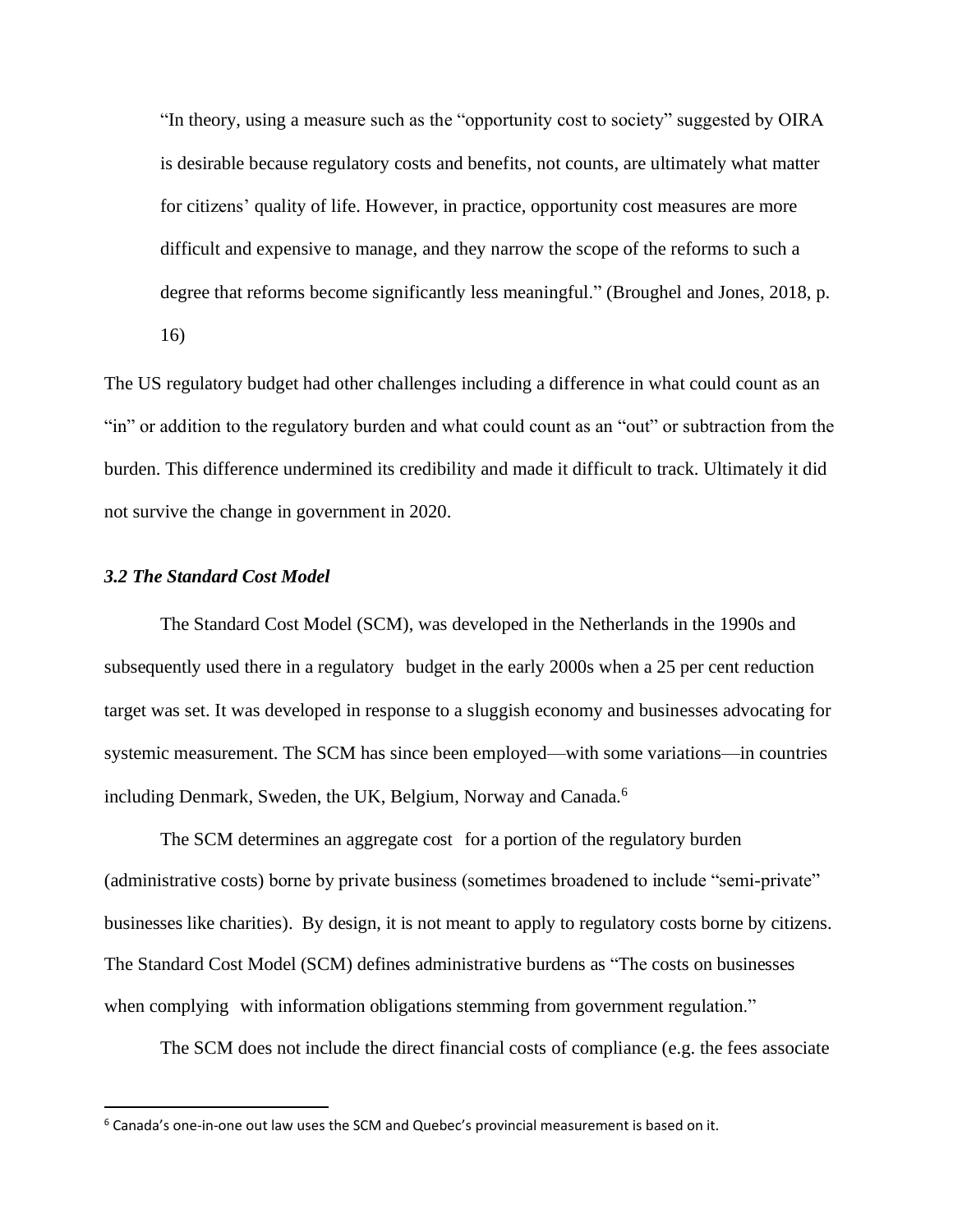with applying for a permit) or the substantive compliance costs of purchasing equipment to meet compliance requirements.

The SCM can be used to consider the administrative burden of a new regulation or to understand the entire stock of administrative burden to business. It was a major step forward for regulatory budgeting because it created a systematic approach to evaluating a portion of the regulatory burden that includes some regulation as well as guidance documents. However, it excludes other pieces of the regulatory burden, and, by design, only considers burdens on business.

#### *3.3 Text-Based Metrics*

At around the same time the standard cost method was being created, two different versions of text-based regulatory requirements were being developed in North America that spurred additional innovation—regulatory requirements as defined by the province of British Columbia and regulatory restrictions as defined by the Mercatus Center's RegData project.<sup>7</sup> Text based metrics involve counting and tracking regulatory obligations either using machine-based techniques or manually. The measurement is simpler than the standard cost model as it is a count of the obligations (e.g, the occurrences of the words "shall" and "must" and similar language) in regulatory text. Regulatory text metrics can measure any combination of statutes, regulations, and guidance. The metric can be applied broadly across all departments and regulatory agencies or more narrowly to a subset of rules or agencies. These measures are objective and replicable but

 $<sup>7</sup>$  Although they are not currently being used for regulatory budgeting, there are two other count-based measures</sup> worth mentioning as they are somewhat related to text-based metrics: counting rulemakings and pages. Both have been referred to in studies on limiting changes to the overall regulatory burden. See Dawson and Seater (2014) and Coffey, McLaughlin, and Tollison (2012) for examples of counting pages, and McLaughlin (2011) for an example of counting rulemakings. However, as neither is currently being used for regulatory budgeting, we limit our discussion to pointing out that while no measure is perfect, these two count-based measures are particularly crude. For example, some individual regulations have hundreds of specific requirements associated with them while others have far fewer. Counting pages can be problematic if font sizes or page sizes change. In addition, as discussed in section two, these measures do not include government rules that can fall outside of regulation (e.g. rules found in legislation and guidance etc.). In British Columbia, it was considering the limitations of these count-based metrics that led to the development of the text-based regulatory requirement metric.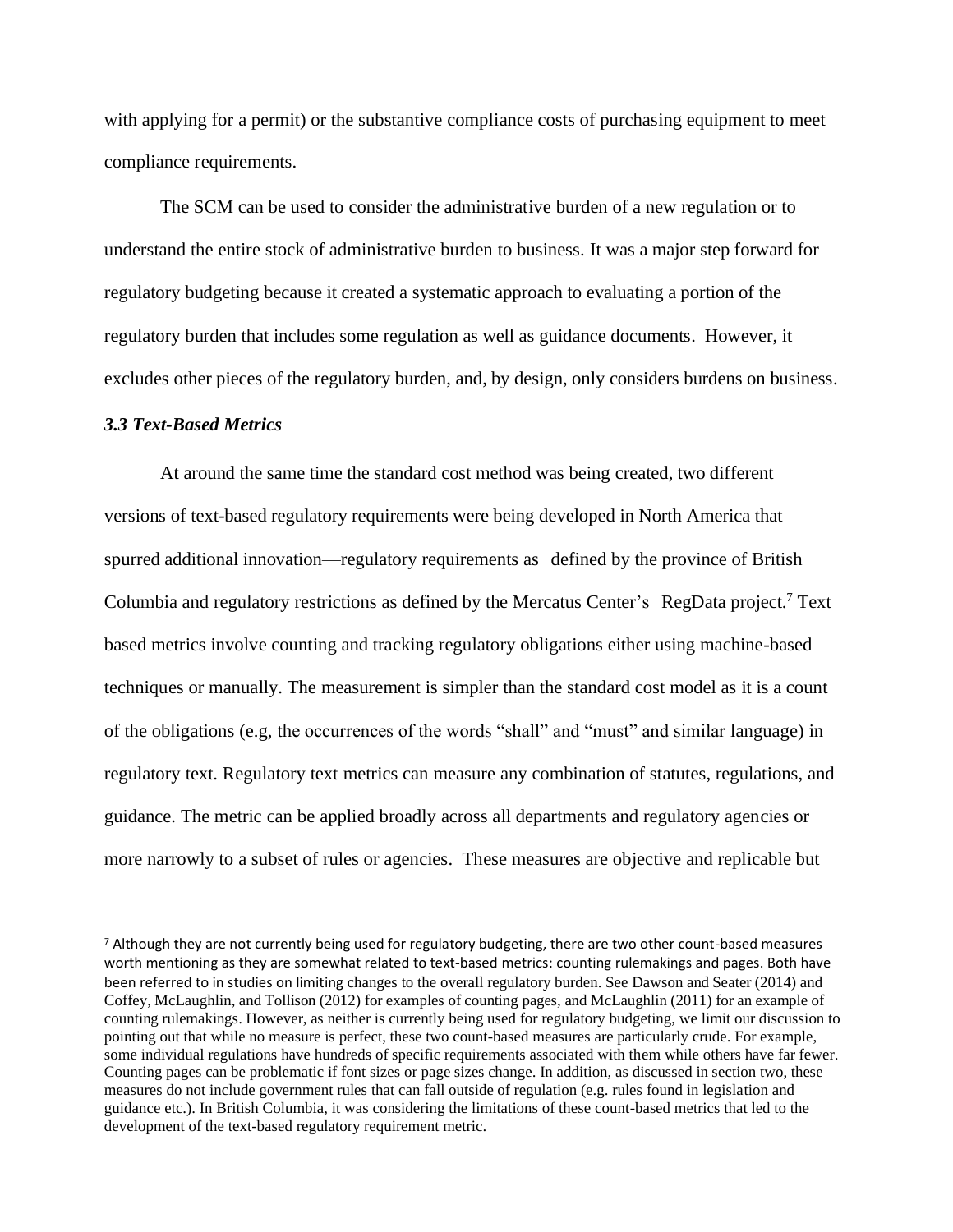do not directly estimate costs.

#### **4. A More Detailed Look at the Use of Text Based Metrics**

Text-based metrics are emerging as a promising tool for regulatory budgeting as they are simpler to implement than the standard cost model, can be more easily applied broadly, and have a strong model of success in British Columbia dating back to 2001, around the same time the standard cost model was established in the Netherlands. Like the standard cost model, text-based metrics are evolving differently depending on the jurisdiction using them. In this section, we provide more detail for three different versions of text-based metrics including some context around how and why they are being used.

# *4.1 British Columbia*

British Columbia's provincial government has published regulatory requirement counts to track its regulatory budgets since 2001, making it the longest running regulatory tracking initiative in North America.<sup>8</sup> The budget was established to meet a 2001 campaign promise to implement a regulatory budget, although the soon-to-be elected Premier did not call it that. He simply said that if elected he would reduce regulation by one-third in three years. The commitment was bold for its time as aggregate regulatory measurement and budgeting did not have an established track record. Once elected, the new Premier turned his attention to implementing the regulatory budget. He appointed a minister tasked with determining an appropriate measure by which to track the one-third regulatory reduction and implementing a program to make it happen. The new minister responsible reviewed available measurement options, rejecting regulation and page counts as too crude and cost measures as too complicated.<sup>9</sup>

<sup>&</sup>lt;sup>8</sup> Quebec has also had regulatory measurement in place since 2001 but has not been nearly as consistent in its reporting as British Columbia.

 $9$  For a full discussion of British Columbia's regulatory reforms see Jones (2015).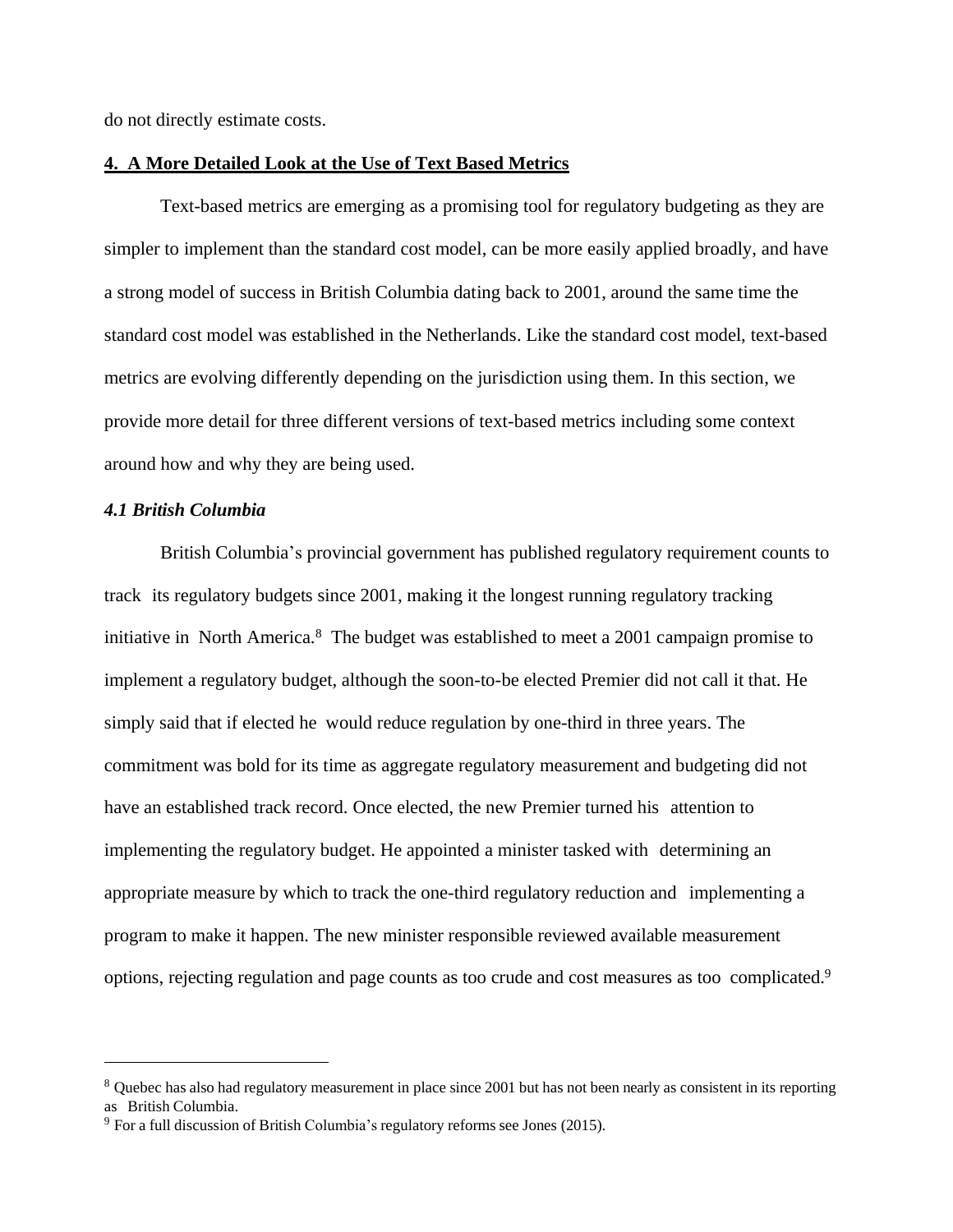Instead the government created its own way of measuring, which it called "regulatory requirements." A regulatory requirement is text based and defined as "any action or step that must be taken, or information that must be provided to access services, carry out business, or meet legal responsibilities under provincial legislation, regulation, policy, or forms."<sup>10</sup> The words "shall" or "must" are strong indications of a regulatory requirement when evaluating regulatory text.

The 2001 baseline count of regulatory requirements for 2001 is 330,812. The baseline was calculated over the course of several months with the help of some interns and includes requirements found in legislation, regulation, government policies and forms.<sup>11</sup> Thus the budget is comprehensive, although there are some exclusions for delegated authorities. The government achieved its one-third reduction target by its 2004 deadline with a policy of requiring two regulatory requirements be eliminated for each new one introduced.

After the original target was met in 2004, a one-in-one-out policy for regulatory requirements, based on maintaining the one-third reduction from 2001 levels, was put into place and remains in effect today.<sup>12</sup> The government reports on its progress annually, as required by legislation. Interestingly, the counts have continued to fall and remain below the reduction budget (one-third below 2001 levels). As of the report issued in June of 2020, regulatory requirements had been reduced by roughly half since 2001 and stand at 167,635.<sup>13</sup>

The province's regulatory counts and budget now have more than a twenty-year history and have survived a change in government. Recent research suggests that meeting the regulatory

<sup>13</sup> *Better Regulations for British Columbians 2019/20 annual report*, Ministry of Jobs, Trade and Technology, June 2020,Province of British Columbia. [https://www2.gov.bc.ca/gov/content/governments/about-the-bc](https://www2.gov.bc.ca/gov/content/governments/about-the-bc-government/regulatory-reform/regulatory-service-improvement)[government/regulatory-reform/regulatory-service-improvement](https://www2.gov.bc.ca/gov/content/governments/about-the-bc-government/regulatory-reform/regulatory-service-improvement)

<sup>&</sup>lt;sup>10</sup> British Columbia, Regulatory and Service Improvements BC: How we Count, [https://www2.gov.bc.ca/assets/gov/government/about-the-bc-government/regulatory](https://www2.gov.bc.ca/assets/gov/government/about-the-bc-government/regulatory-reform/pdfs/how_we_count_factsheet.pdf)[reform/pdfs/how\\_we\\_count\\_factsheet.pdf](https://www2.gov.bc.ca/assets/gov/government/about-the-bc-government/regulatory-reform/pdfs/how_we_count_factsheet.pdf)

<sup>&</sup>lt;sup>11</sup> The original baseline was higher. An early review to eliminate some initial double-counting lowered it.

<sup>&</sup>lt;sup>12</sup> The one-in-one out policy has been extended five times—to 2008, to 2012, to 2015, to 2019, and to 2022.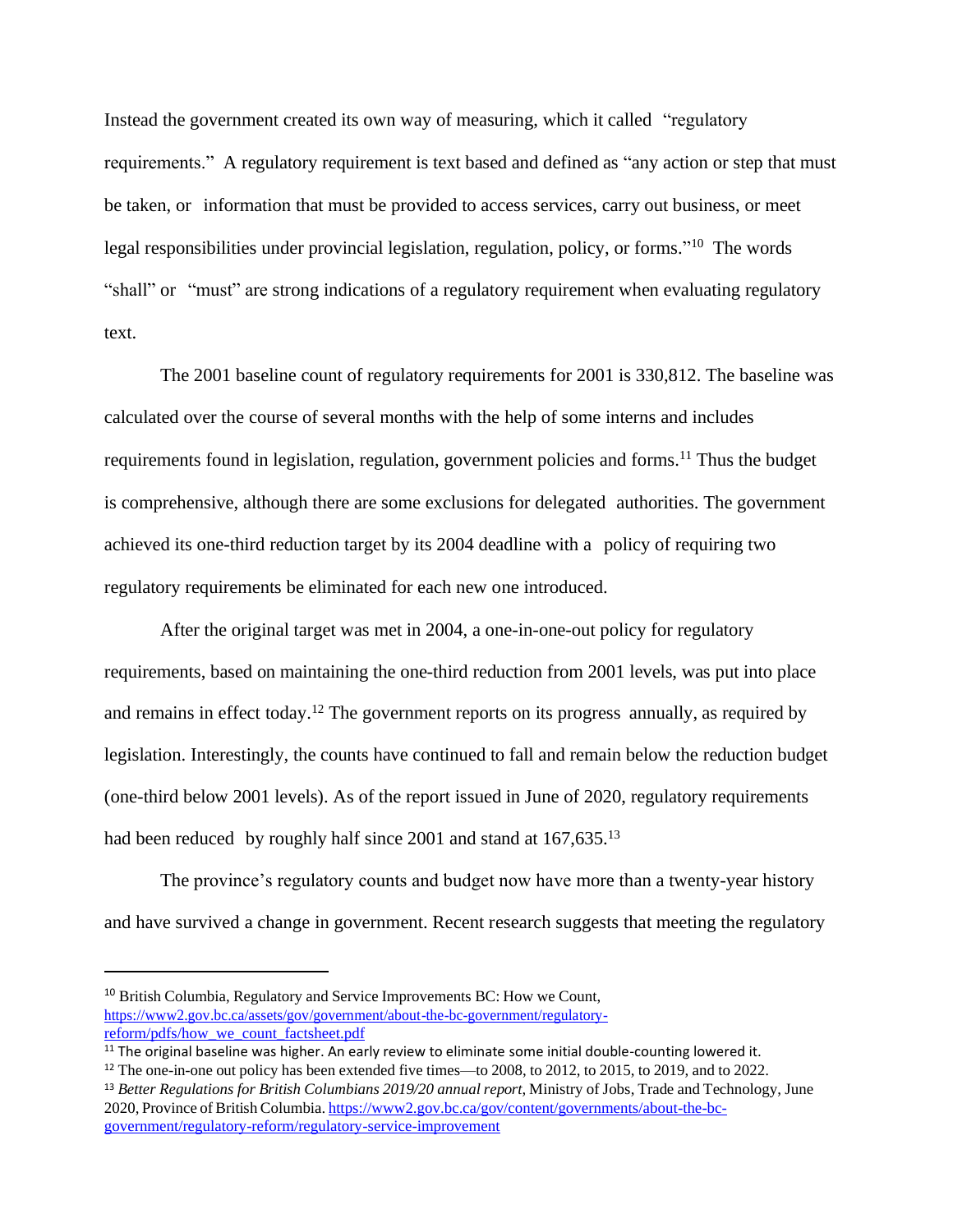budget target and maintaining it lifted economic growth in the province by one percentage point annually (Coffey and McLaughlin, 2021).

#### *4.2 Manitoba*

Manitoba began its regulatory budgeting and red tape reduction initiative in 2015 with an explicit focus on measurement, including a commitment to create a baseline count of regulatory requirements from which to evaluate progress towards reducing the overall regulatory burden on individuals, businesses, non-profits, and local governments.

The province modeled its reforms on British Columbia, with a few notable differences. The regulatory requirement metric used in Manitoba is more comprehensive than the one used in British Columbia. The budget also works differently. Instead of setting a one-third reduction target in three years, the Manitoba government passed legislation requiring that two regulatory requirements be eliminated for every new one added between July 2019 and March, 2021, when a one-in-one out rule comes into effect. In addition, the two regulatory requirements being eliminated must represent at least twice the administrative burden of the new regulatory requirement coming in—an additional provision that did not exist in British Columbia.<sup>14</sup>

Manitoba's baseline starts April 1, 2016, when it recorded 906,824 regulatory requirements found in 12,393 documents across government.<sup>15</sup> Like in British Columbia, the baseline was corrected after review and is currently reported as 962,586. <sup>16</sup> The province reduced its requirements to 939,306 by March 2018 and then to 880,048 by March 2019, and 871,173 by March of 2020 for a total reduction of 9.4 per cent or 90,824 requirements relative to its starting

<sup>&</sup>lt;sup>14</sup> Manitoba Regulatory *Accountability Report*, Manitoba government Regulatory Accountability Secretariat, September 2019, p. 4.

<sup>15</sup> Manitoba Government News Release, September 19, 2017; <https://news.gov.mb.ca/news/?item=42154&posted=2017-09-19>

<sup>&</sup>lt;sup>16</sup> Manitoba Regulatory *Accountability Report*, Manitoba Government Regulatory Accountability Secretariat, September 2019.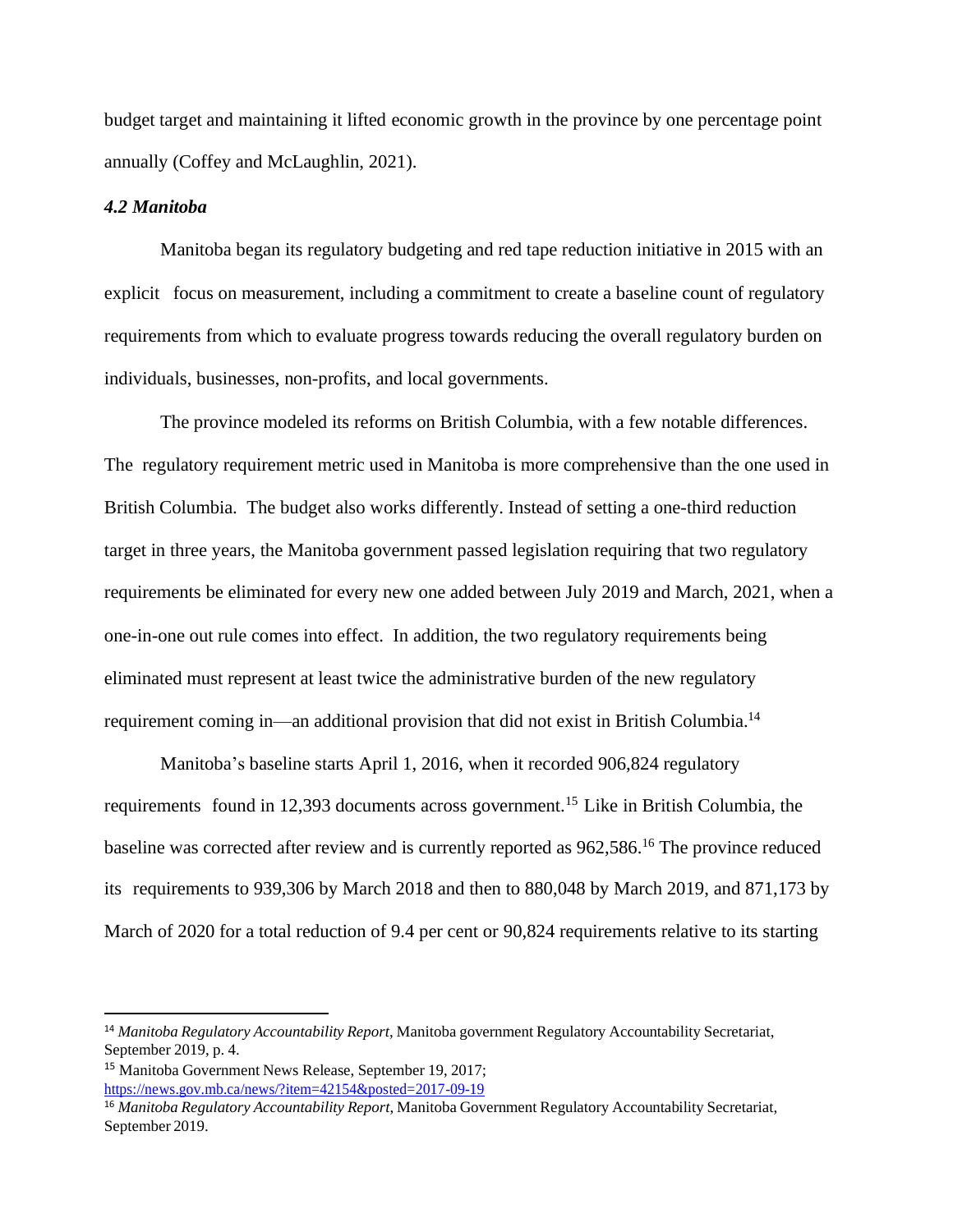baseline. 17

Like British Columbia, Manitoba is using a text-based metric it calls "regulatory requirements." A regulatory requirement is similarly defined as "an action or step that must be taken, or a piece of information that must be provided, in accordance with provincial government legislation, regulation, policy or forms, in order to access programs or services, carry out business or participate in regulated activities."<sup>18</sup> However, Manitoba's measure is more comprehensive in several respects. First, it includes arms-length government entities that are excluded from British Columbia's count.<sup>19</sup> Second, it includes frequency. For example, a piece of information on a form that must be submitted four times a year counts as four regulatory requirements in Manitoba and one regulatory requirement in British Columbia. The budget also works differently as the Manitoba one-in-two-out policy requires that the requirements being eliminated be of equivalent burden. The burden is determined by a regulatory cost calculator. In British Columbia, this requirement does not exist.

Like British Columbia, the province's count started as a physical, paper-based count, with marked up copies of all regulatory documents scanned and part of the permanent record. The instructions for doing the count include: "Paper copies of the Acts, regulations, policies and forms must be printed (all single-sided) and assembled in binders, as counting must be recorded directly on the paper copies. Marked up paper copies will be scanned and will form a permanent record, so the legibility of the marking and the quality of the copies is important."<sup>20</sup>

<sup>&</sup>lt;sup>17</sup> Manitoba Regulatory Accountability Report, Manitoba Government Regulatory Accountability Secretariat, September 2020. [https://www.gov.mb.ca/asset\\_library/en/proactive/2020\\_2021/mra\\_2020\\_report.pdf](https://www.gov.mb.ca/asset_library/en/proactive/2020_2021/mra_2020_report.pdf)

 $18$  Manitoba counts all policies and forms whether they were prescribed by legislation or regulation.

<sup>&</sup>lt;sup>19</sup> Manitoba's count only excludes Regional Health Authorities, School Divisions, Post-secondary institutions, and Courts. It includes Crown Corporations.

<sup>&</sup>lt;sup>20</sup> Mantioba Government, Guide for Manitoba Regulatory Requirements Baseline Count, updated April 24, 2017, Regulatory Accountability Support, p. 3.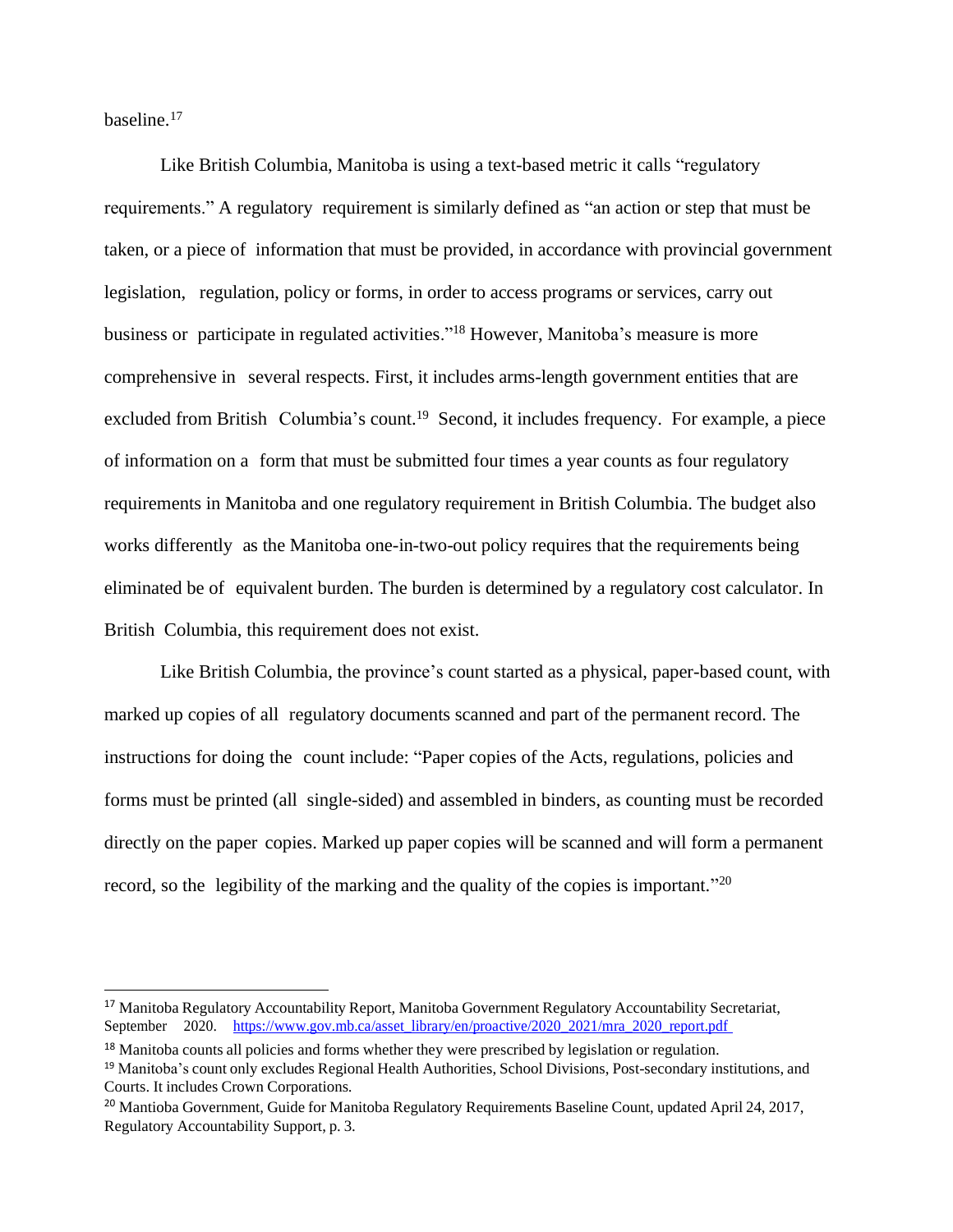The count has since been since been uploaded to the government's new Regulatory Accountability Database. The database includes access to other measurement tools including an administrative burden estimator (ABE) for regulatory requirements that was adapted from Standard Cost Model to help assess the costs of new proposals. The tool is unique in that it allows for cost estimation at the regulatory requirement level. Another aspect of Manitoba's measurement program is its use of a Direct Internal Cost Estimator (DICE), which allows regulators to estimate the cost to government of managing, administering, and enforcing new regulatory requirements.

Manitoba's approach is especially noteworthy in its emphasis on transparency: "Key to the approach is being highly transparent and open with the public and stakeholders in identifying and tracking regulatory requirements and the costs they impose."<sup>21</sup>

## *4.3 RegData*

While the text-based metrics of regulation used in British Columbia and Manitoba require humans to read regulatory text and count regulatory requirements, computer-assisted approaches have been in development for the past decade that can produce similar, and other, metrics of regulation. The earliest and most prominent of these approaches is the RegData project, which was introduced in a working paper in 2012, subsequently published as Al- Ubaydli and McLaughlin (2017), with the intent of creating comprehensive, objective, and replicable regulatory datasets with which to study the causes and effects of regulation. RegData's primary measure of regulation is called "regulatory restrictions," and, although it was developed independently, it is remarkably similar to the count-based measures implemented in British

 $21$  Ibid.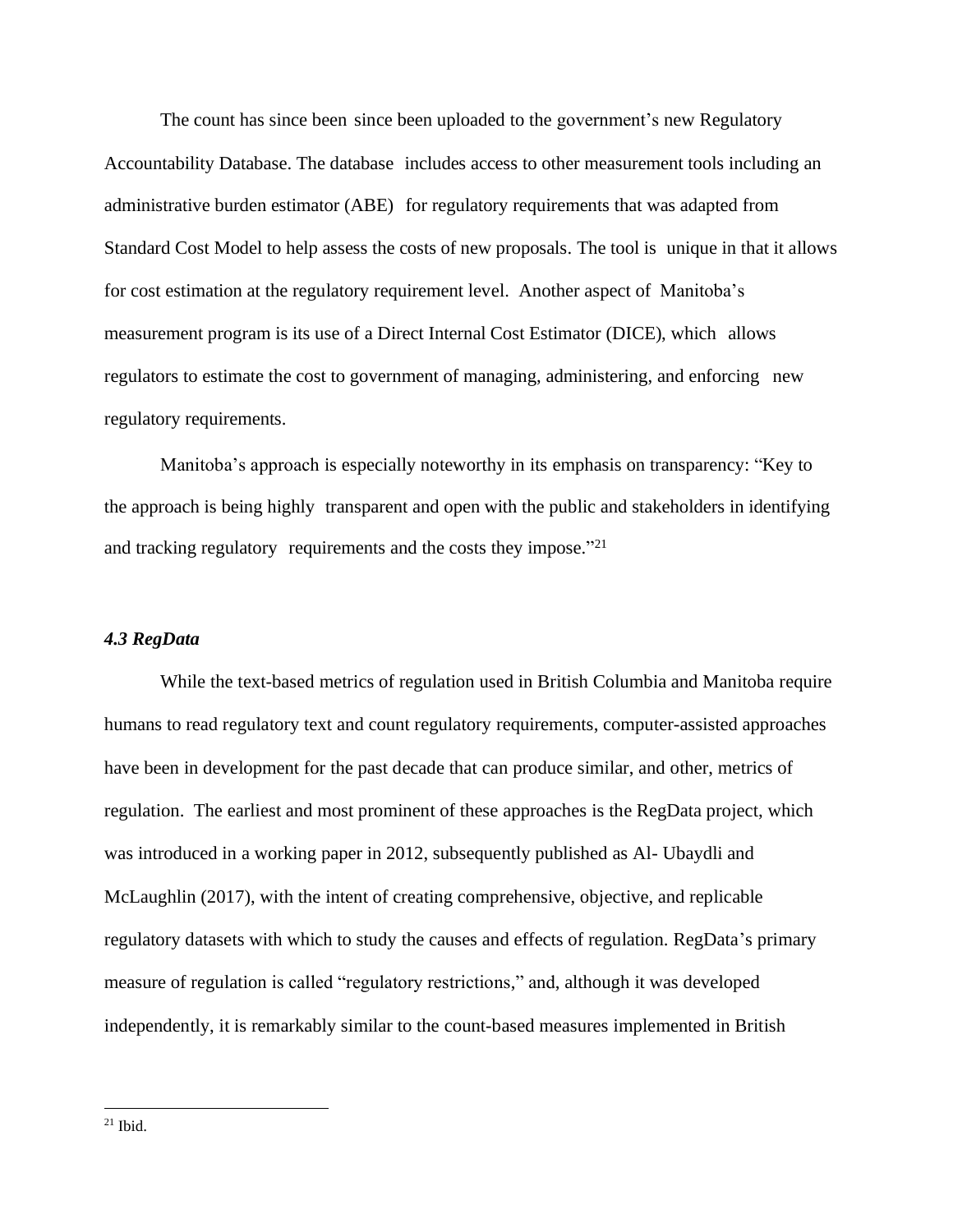Columbia and Manitoba, but with a couple of important differences. First, RegData data are not produced manually but by computers using text-analysis and machine-learning algorithms. Second, much of the data currently available from the RegData project focuses on regulatory restrictions found in formal regulatory documents, not restrictions found in legislation or guidance documents.<sup>22</sup>

RegData has been used in hundreds of research applications, but more importantly for this paper, RegData has also been used in policy applications of regulatory budgeting. For example, several states in the United States have used or built upon the output of RegData to establish baselines and track progress in regulatory budgeting, including Idaho, Virginia, Ohio, and Missouri.<sup>23</sup> The Canadian province of Alberta also built upon the logic of RegData to create its regulatory budgeting approach.

RegData datasets currently cover three national (United States, Canada, and Australia) and many subnational jurisdictions (45 US states plus DC, all Canadian provinces and territories, and six Australian states). RegData offers richer and more complex metrics of regulation as well, such as industry-specific regulatory data. However, to our knowledge, as of this writing industry data has only been used in research, and has not been used in any regulatory budgets.

#### **5. Regulatory Measurement Options and the Future of Regulatory Budgeting**

Like fiscal budgeting, regulatory budgeting can be an important accountability tool for citizens to evaluate governments in their efforts to balance the benefits that regulations bring to society with an understanding of the costs and burden they impose. One of the big challenges that

 $22$  RegData originally focused solely on regulations, but as the project grew, some jurisdictions' legislative documents were included. As of this writing, RegData datasets cover both regulatory and legislative documents in the US states, Canadian provinces, and Australian states, as well as the federal regulations and statutes of Canada and Australia.

 $23$  See Broughel (2022) for details about the regulatory budgeting efforts in these states.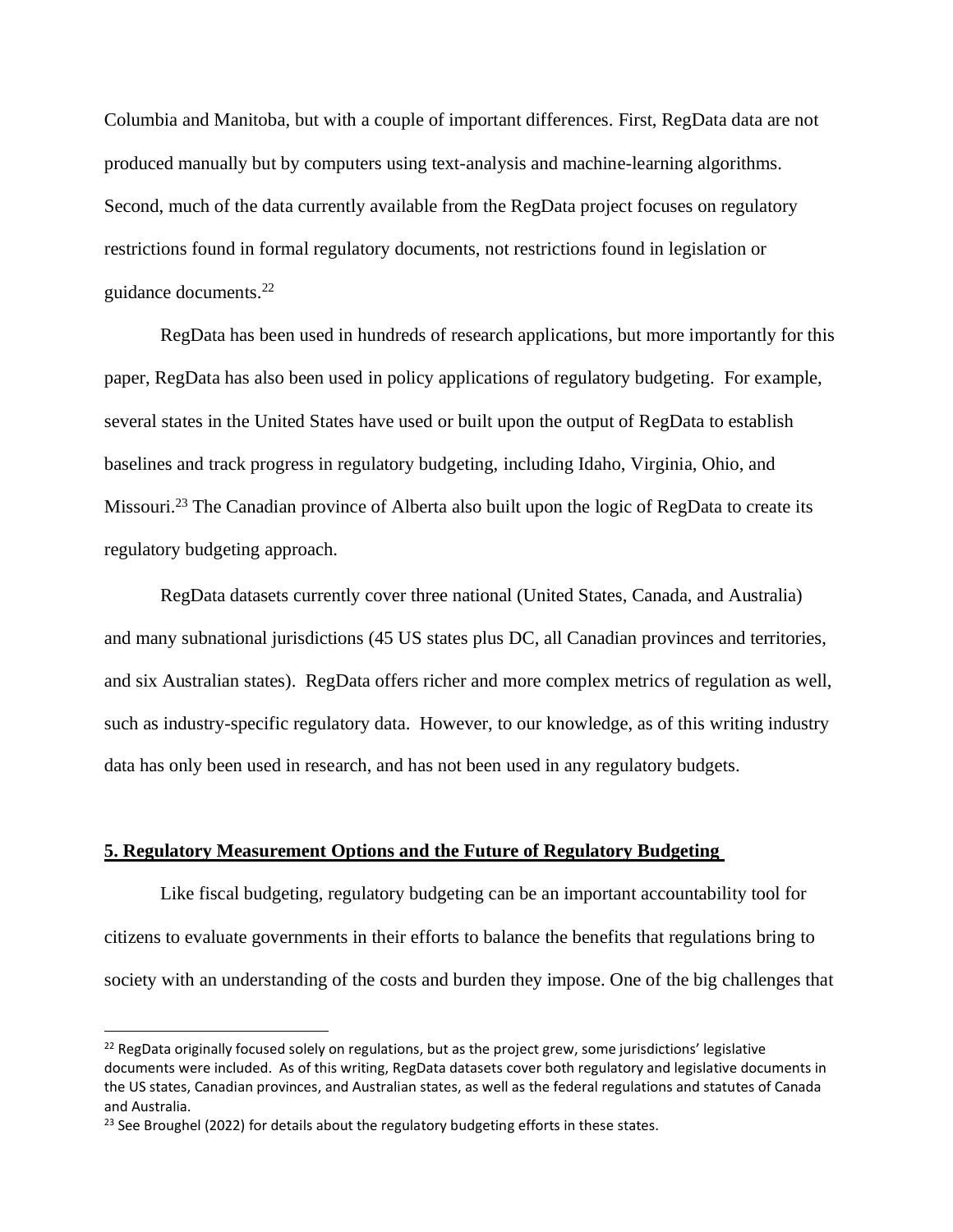governments face as they work toward the win-win of less burden from government rules (regulation broadly defined) while maintaining or, ideally, improving the outcomes that regulations are designed to achieve is how to measure burden in a way that is both practical and credible.

#### *5.1 Comparing Measurement Options*

The first big question and stumbling block for many jurisdictions when it comes to implementing a regulatory budget is choosing a metric. Currently there are three big categories of to choose from: full cost models, such as opportunity cost used in recent US reforms, or some variation of cost analysis used for RIA; the Standard Cost methodology (or a variation of it); and text-based metrics. Table 1 gives an overview of the trade-offs when considering these different options.

Full cost measures are theoretically more appealing than text-based counts but are far costlier to implement and tend to narrow the scope of the reforms to a degree that they become significantly less comprehensive and meaningful. They are not widely used in regulatory budgeting and do not have a track record of sustained success.

The Standard Cost Model is more widely used, particularly in Europe. Although less costly to implement than an RIA-based approach such as the U.S. regulatory budget of 2017 to 2020, an SCM-based budget is also expensive to implement, and its scope is limited by design to focus only on the administrative cost of regulation and only on the costs imposed on business.

Text-based counts of regulatory requirements or restrictions are becoming a popular option, particularly for jurisdictions at the subnational level. They are affordable to implement, easy to understand, and can be used to cover most of the regulatory burden. They also have been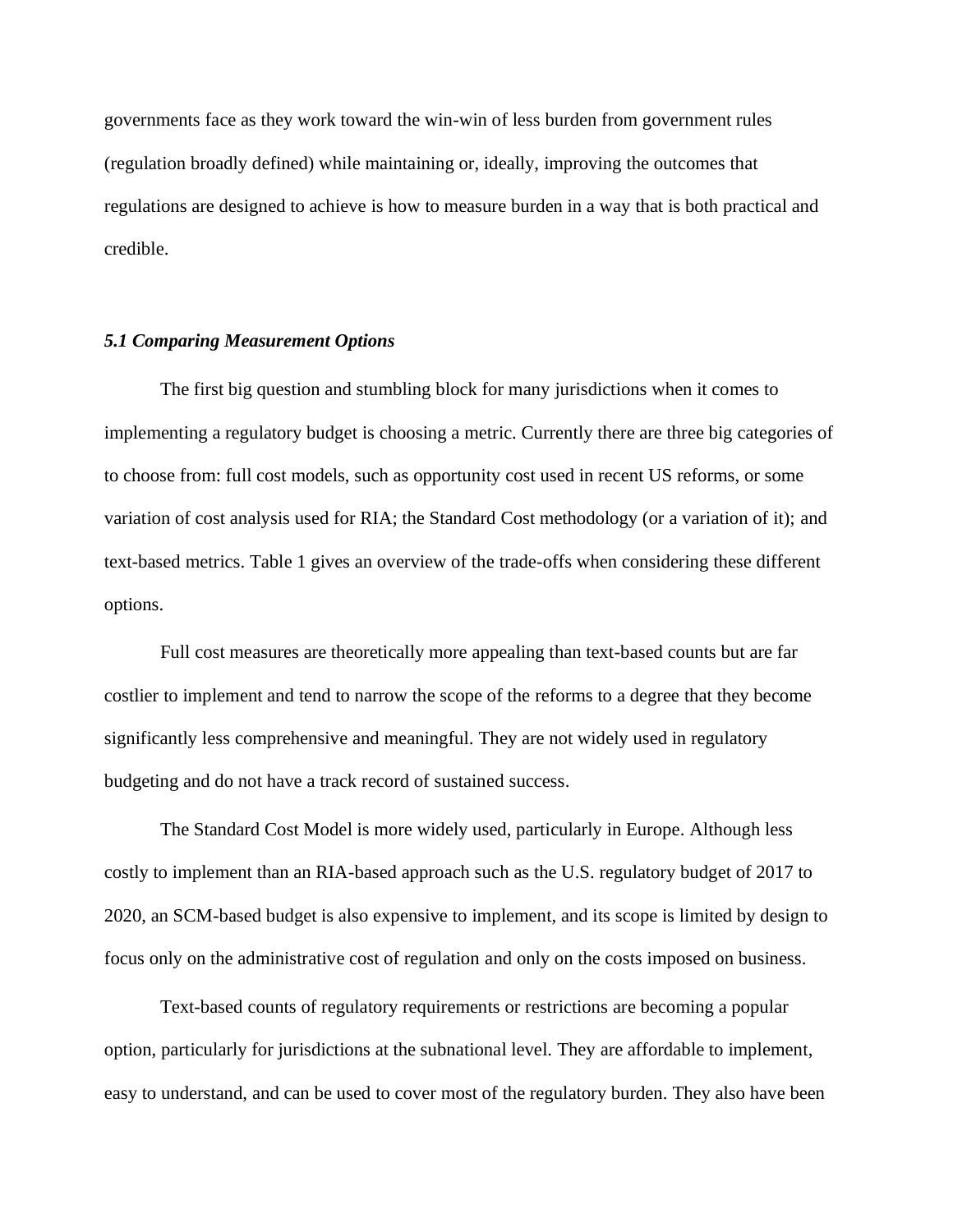used successfully to achieve regulatory reductions. As referenced earlier, British Columbia's onein-two-out budget sounded similar to the recent one-in-two-out U.S. budget, but the two used very different metrics. The BC budget used the text-based metric (regulatory requirements) and the U.S. approach used opportunity cost. RegData shows slowed growth for the U.S. and significant reductions for BC.

| Table 1:<br><b>Measurement</b><br><b>Options for</b><br>Regulatory<br><b>Budgeting</b> |                                                                                                                                           |                                                                                                                                                            |                                                                                                                   |                                                                                                                              |                                                                                                                                                  |                                                                                                                                                                                                                          |
|----------------------------------------------------------------------------------------|-------------------------------------------------------------------------------------------------------------------------------------------|------------------------------------------------------------------------------------------------------------------------------------------------------------|-------------------------------------------------------------------------------------------------------------------|------------------------------------------------------------------------------------------------------------------------------|--------------------------------------------------------------------------------------------------------------------------------------------------|--------------------------------------------------------------------------------------------------------------------------------------------------------------------------------------------------------------------------|
| Regulatory<br><b>Measure</b>                                                           | Use                                                                                                                                       | <b>Comprehensiveness</b>                                                                                                                                   | Replicable                                                                                                        | Cost to<br>Implement                                                                                                         | Sustainability                                                                                                                                   | <b>Overall</b><br><b>Assessment</b>                                                                                                                                                                                      |
| Opportunity<br>cost                                                                    | Reforms in the<br>US 2017-2021<br>under Executive<br>Order 13771                                                                          | Very limited scope,<br>applied to around<br>one percent of<br>regulations.                                                                                 | Very difficult<br>to replicate,<br>cost analysis<br>depends on<br>assumptions                                     | Very costly<br>and<br>resource<br>intensive to<br>use even for<br>individual<br>regulations.                                 | Difficult to<br>sustain, no<br>longer in use<br>in the US.                                                                                       | Not a good choice<br>for regulatory<br>budgets. Expense<br>and complexity<br>limits<br>transparency,<br>scope and overall<br>effectiveness.                                                                              |
| <b>Standard Cost</b><br>Model                                                          | Various<br>countries in<br>Europe<br>including the<br>Netherlands,<br>UK; Variation<br>on the model<br>used in Canada.<br>Quebec uses it. | Limited scope.<br>Applies to a portion<br>of regulatory costs<br>(administrative<br>costs) borne by<br>business. In theory it<br>could be extended.        | Somewhat<br>difficult to<br>replicate, as<br>estimates of<br>time for<br>administrative<br>compliance<br>are used | Costly and<br>resource<br>intensive                                                                                          | Widely used in<br>Europe since<br>the 2000s                                                                                                      | Not the best<br>choice for<br>regulatory<br>budgeting as it is<br>limited by design<br>and costly to<br>create a baseline.<br>Good for<br>evaluating new<br>regulatory<br>proposals and<br>comparing to<br>alternatives. |
| Text-based<br>regulatory<br>counts                                                     | <b>British</b><br>Columbia,<br>Manitoba,<br>various other<br>Canadian<br>provinces, and<br>US states, used<br>in research<br>papers.      | Several jurisdictions<br>are applying it<br>comprehensively-to<br>legislation,<br>regulation and<br>guidance affecting<br>both businesses and<br>citizens. | Replicable,<br>can be<br>challenging if<br>doing<br>manually,<br>using<br>technology<br>makes this<br>easier.     | Less costly<br>than other<br>options. Can<br>be done<br>manually or<br>with the<br>help of<br>computers.<br>Sub-<br>national | <b>British</b><br>Columbia has<br>been using a<br>text-based<br>measure since<br>2001;<br>Manitoba<br>since 2017.<br>More recently<br>some other | Best available<br>choice for<br>regulatory<br>budgets as it is<br>can be applied<br>comprehensively,<br>and it is relatively<br>easy to create a<br>baseline.                                                            |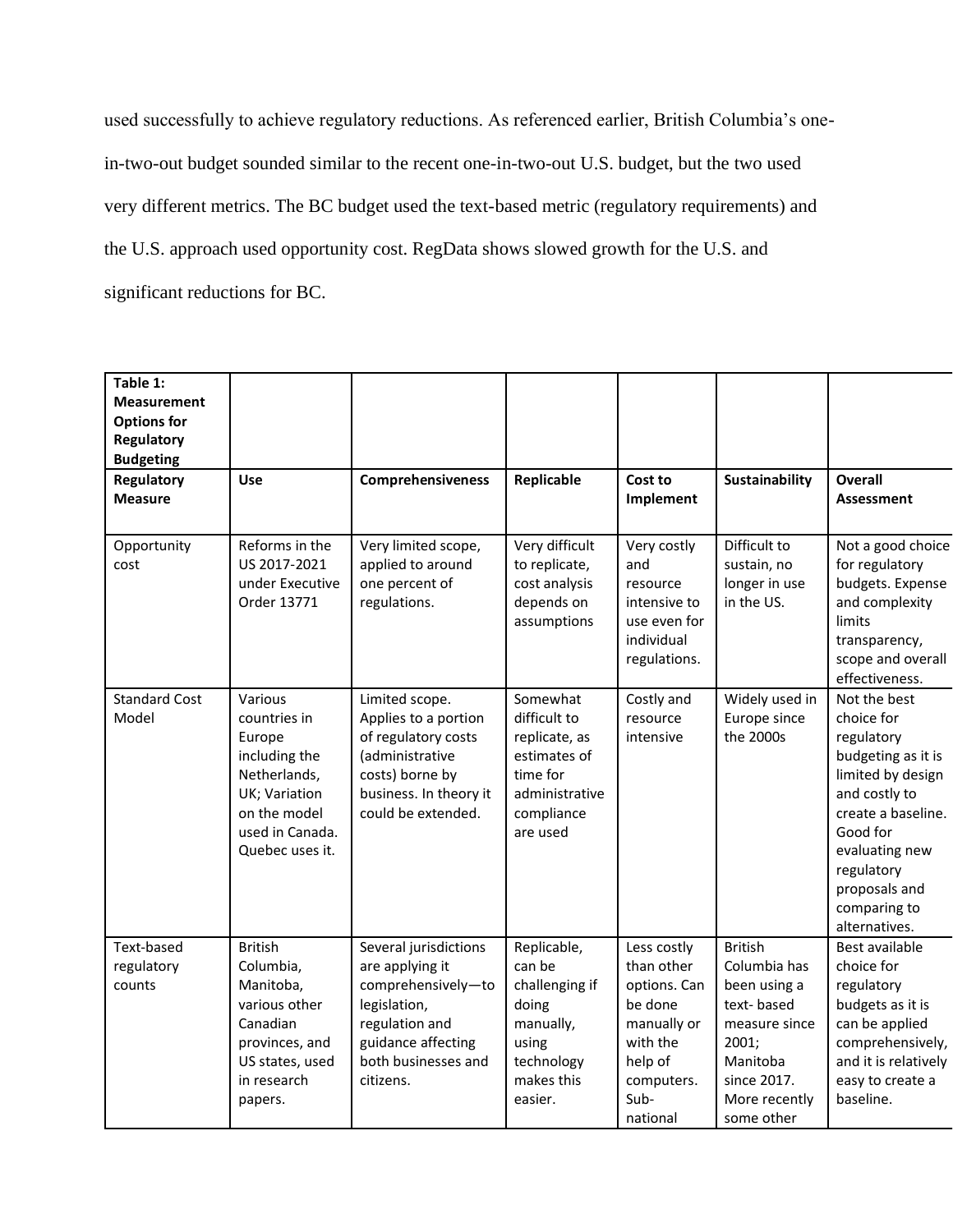|  | jurisdictions<br>have been<br>able to<br>implement. | states and<br>provinces<br>have adopted. |  |
|--|-----------------------------------------------------|------------------------------------------|--|
|--|-----------------------------------------------------|------------------------------------------|--|

#### *5.2 Measurement Options and Regulatory Inventories (Baselines)*

Another important consideration when choosing a metric is how well it lends itself to creating an inventory or baseline for the regulatory burden. The simpler the measure, the easier this is. Thus, with text-based metrics, baselines are often available. British Columbia, Manitoba, and more recently Alberta have all assessed the number of regulatory requirements they started with when they implemented reforms and are tracking this over time. RegData has this information at the federal level for Canada, the US and Australia as well s for US states and Canadian provinces. In addition to tracking the flow of ins relative to outs, a baseline allows an assessment of the relative amount of reduction or addition to the existing stock of regulation. It adds to available information and makes reductions easier to communicate as a percentage change in the stock of regulations provides more perspective that an absolute number representing costs or requirements. Text-based metrics allow for the creation of a comprehensive, objective, and replicable baseline. In addition, particularly when making use of technology, changes relative to that baseline can be calculated at regular and potentially frequent intervals—in some situations, even on a daily basis—by simply re-running the software application using the updated body of regulatory text.

## *5.3 Using text-based metrics for comparability and research*

Because text-based metrics are typically more comprehensive, objective, and replicable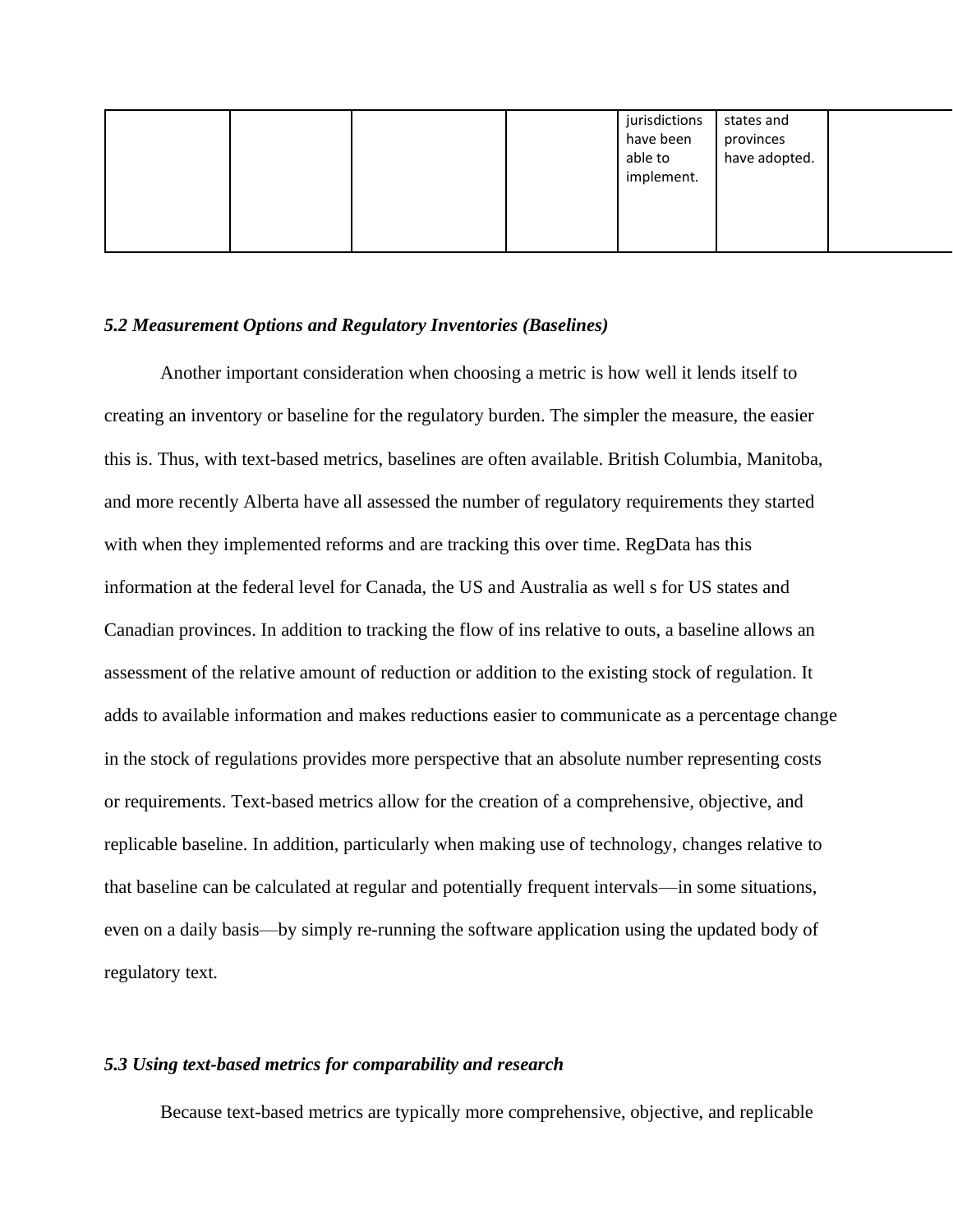than full cost or standard cost model metrics, text-based metrics are better suited for comparisons and research. In Figure 3, we take advantage of these features to examine trends in year-to-year changes in the stock of regulation across 62 national and subnational jurisdictions in Canada and the US. Each data point in Figure 3 is a year-to-year percent change in regulatory restrictions (e.g., the words "shall" and "must") in the jurisdiction's regulatory code. For example, the federal regulations in the US contained 841,978 regulatory restrictions in 1999, and 853,667 in 2000. That addition from one year to the next of 11,689 restrictions represents a 1.39% percentage increase.



*Figure 3: Distribution of Year-to-Year Percent Changes in Regulatory Restrictions*

Figure 3 shows two distributions of year-to-year percent changes in regulatory restrictions. The distributions show data from two categories: jurisdictions operating under a regulatory budget ("Reg Budget") or jurisdictions operating without a regulatory budget ("No Reg Budget"). Note that a given jurisdiction (such as the US) may be in the Reg Budget category for some years  $(2017 – 2020)$  and in the No Reg Budget category for other years  $(1970 – 2016)$ . The mean percent change for jurisdictions in the No Reg Budget category is 0.0156, or 1.56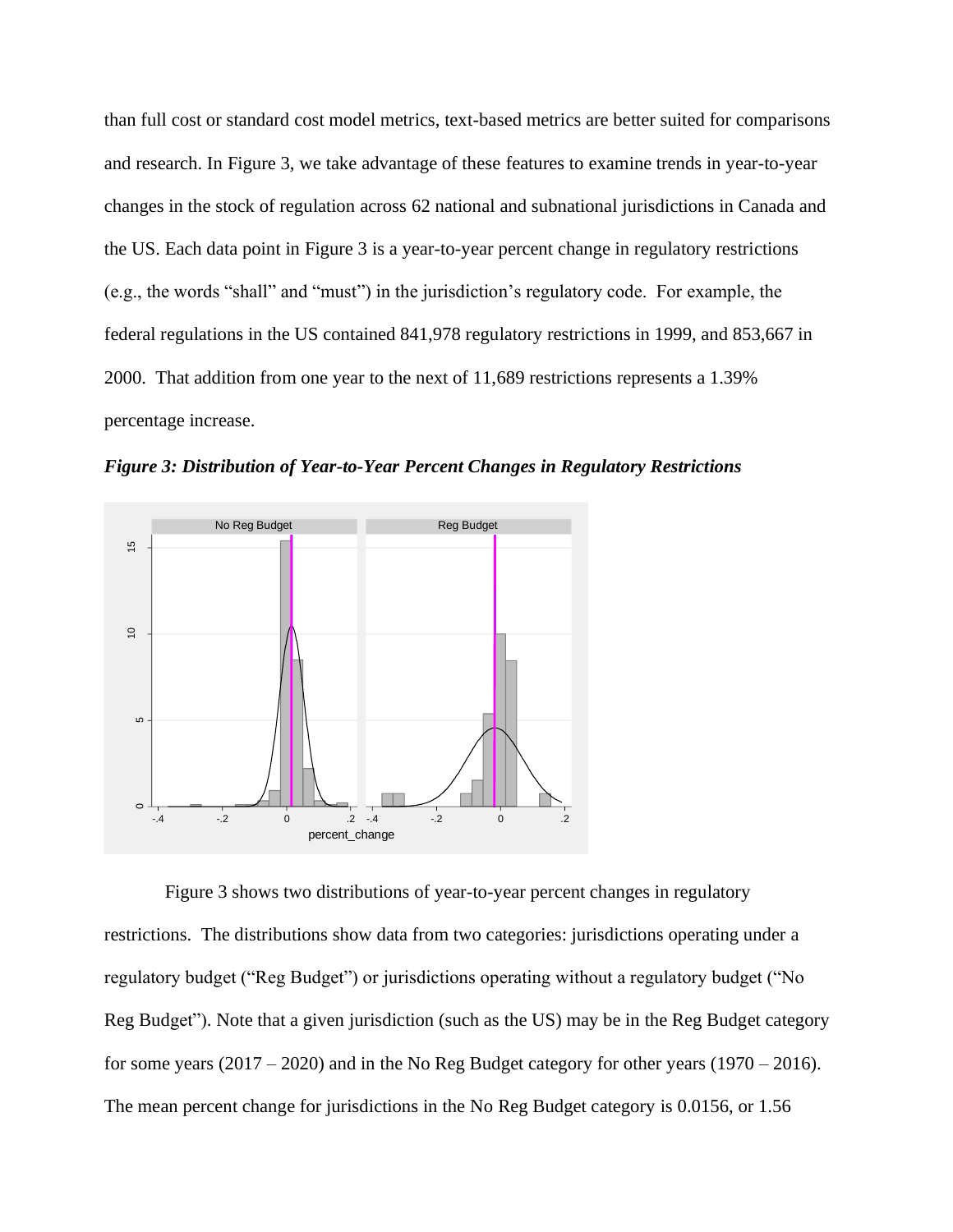percent growth in regulatory restrictions from year to year. The mean percent change (indicated with the tall, thin vertical bar in the figure) for jurisdictions in the Reg Budget category is - 0.0179, or a decrease in regulatory restrictions of 1.79 percent. This cursory analysis is, of course, by no means dispositive. Rather, the exercise is intended to show that such an analysis is readily feasible with data from text-based metrics. Further, it suggests that regulatory budgets do help reduce regulatory restrictions.

## **6. Concluding Remarks**

Benefit-cost analysis is now a well-established best practice for evaluating the merit of individual regulations, and many governments require it as part of a RIA. But looking at the merit of an individual regulation is different from a regulatory measurement program intended to monitor the aggregate quantity or cost of regulation for regulatory budgeting purposes, a practice that is less well-established and requires broad, credible metrics that are cost-effective to collect, maintain, and report. Successfully implemented, comprehensive measurement of regulation can provide some sense of the total quantity or burden of regulation and how it is changing over time. This, in turn, creates more transparency and makes governments more accountable for their regulatory activity. Such transparency and accountability is clearly valued when it comes to fiscal budgeting, and similar values likely apply to regulatory budgeting.

Policymakers that have implemented a regulatory budget would presumably be interested in tracking the budget's success. A baseline and a way of measuring change relative to the baseline are ideal for tracking success, whether the goal is to reduce, maintain current levels, or manage the growth of regulation. However, these regulatory budgeting actions become more challenging when measurement is complicated or expensive.

Text-based metrics are emerging as a practical and effective choice for regulatory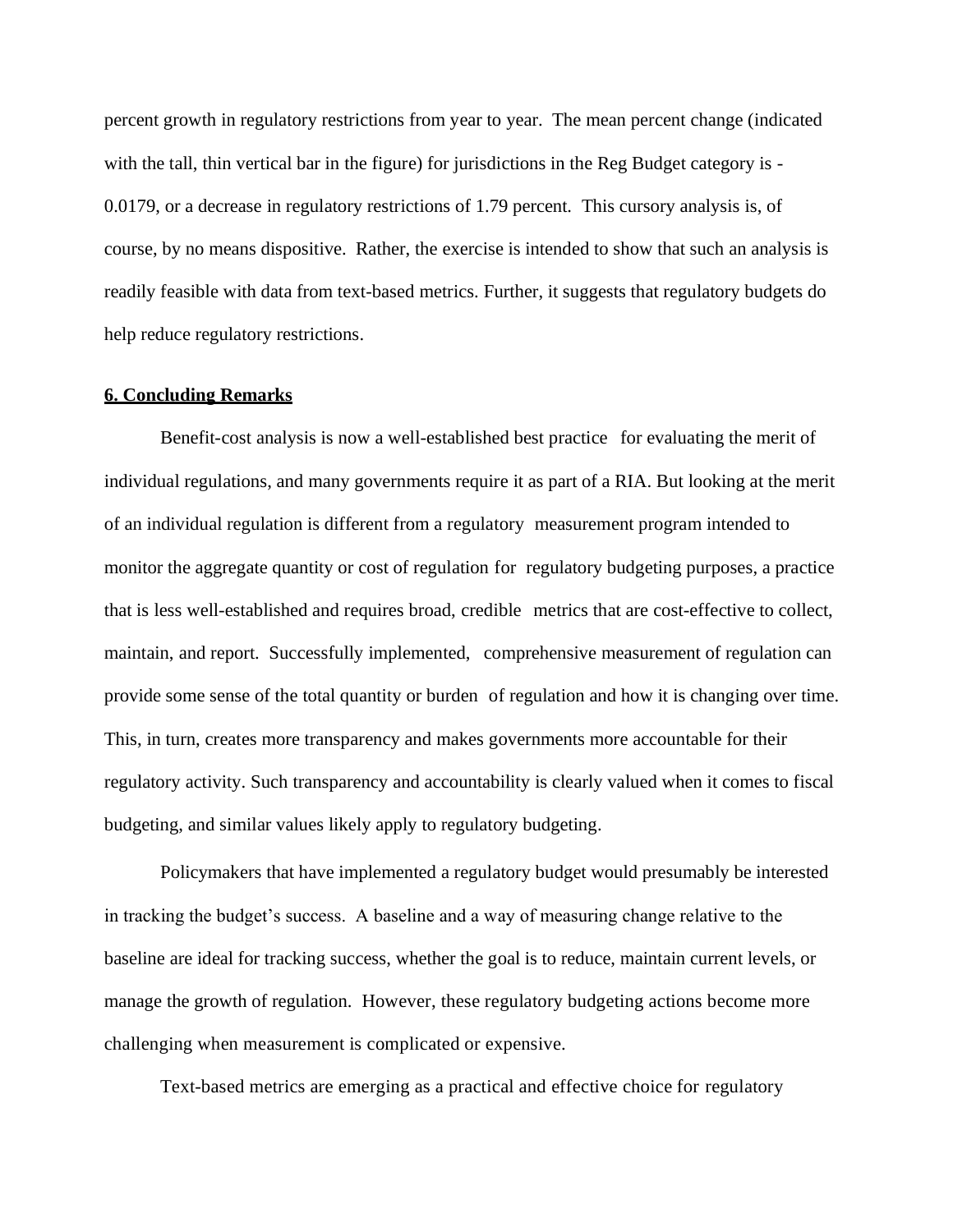budgets. They offer a number of advantages including a cost-effective way to get a handle on both the stock and the flow of government rules stemming from legislation, regulation and guidance, policies and forms. They can complement tools such as cost-benefit analysis and RIAs that are well-suited to consider individual regulations but too costly to be used for the many obligations found in guidance documents.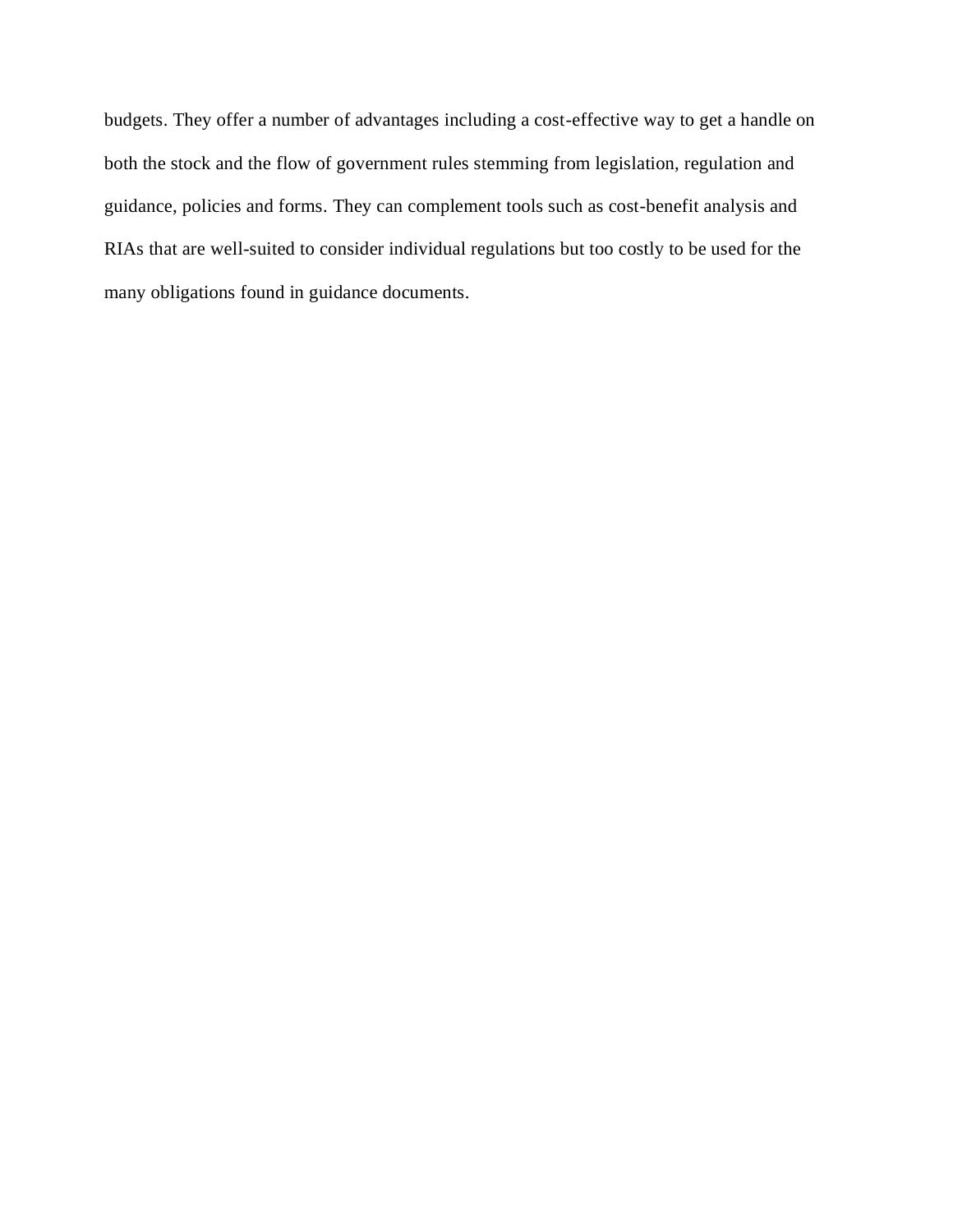## **References**

Al-Ubaydli, Omar, and Patrick A. McLaughlin. 2017. "RegData: A Numerical Database on Industry-Specific Regulations for all United States Industries and Federal Regulations, 1997– 2012." *Regulation and Governance* 11 (1): 109–23.

Bailey, James, James Broughel, and Patrick A. McLaughlin. 2021. Larger Polities Are More Regulated." *Journal of Public Finance and Public Choice*, 36 (2): 223-243.

Broughel, James and Laura Jones. 2018. "Effective Regulatory Reform: What the United States can Learn from British Columbia," Mercatus Research, Mercatus Center at George Mason University, Arlington, VA, November.

Broughel, James. 2021. "The Regulatory Budget in Theory and Practice: Lessons from the U.S. States" C. Boyden Gray Center Working Paper 21-47.

Chambers, Dustin, Patrick A. McLaughlin, and Tyler Richards. 2022. "Regulation, Entrepreneurship, and Firm Size." Forthcoming, *Journal of Regulatory Economics* 61 (2): 108– 134.

Chambers, Dustin, Patrick A. McLaughlin, and Laura Stanley. 2019a. "Regulation and Poverty: An Empirical Examination of the Relationship Between the Incidence of Federal Regulation and the Occurrence of Poverty Across the US States." *Public Choice.* 180 (1-2): 131– 144.

Chambers, Dustin, Patrick A. McLaughlin, and Laura Stanley. 2019b. "Barriers to Prosperity: The Harmful Impact of Entry Regulations on Income Inequality." *Public Choice*. 180  $(1-2): 165-190.$ 

Chambers, Dustin, and Colin O'Reilly. 2020. "Regulation and Income Inequality in the United States." Mercatus Working Paper. Available online: [https://www.mercatus.org/system/files/chambers-regulation-inequality-mercatus-working-paper](https://www.mercatus.org/system/files/chambers-regulation-inequality-mercatus-working-paper-v1.pdf)[v1.pdf.](https://www.mercatus.org/system/files/chambers-regulation-inequality-mercatus-working-paper-v1.pdf)

Coffey, Bentley and Patrick A. McLaughlin. 2021. "Regulation and Economic Growth: Evidence from British Columbia's Experiment in Regulatory Budgeting." Mercatus Center Working Paper. Available online: [https://www.mercatus.org/publications/regulation/british](https://www.mercatus.org/publications/regulation/british-columbia-reform-analysis)[columbia-reform-analysis.](https://www.mercatus.org/publications/regulation/british-columbia-reform-analysis)

Coffey, Bentley, Patrick A. McLaughlin, and Pietro Peretto. 2020. "The Cumulative Cost of Regulations." *Review of Economic Dynamics* 38: 1–21*.*

Coffey, Bentley, Patrick A. McLaughlin, and Robert Tollison. 2012. "Regulators and Redskins." *Public Choice* 153: 191–204.